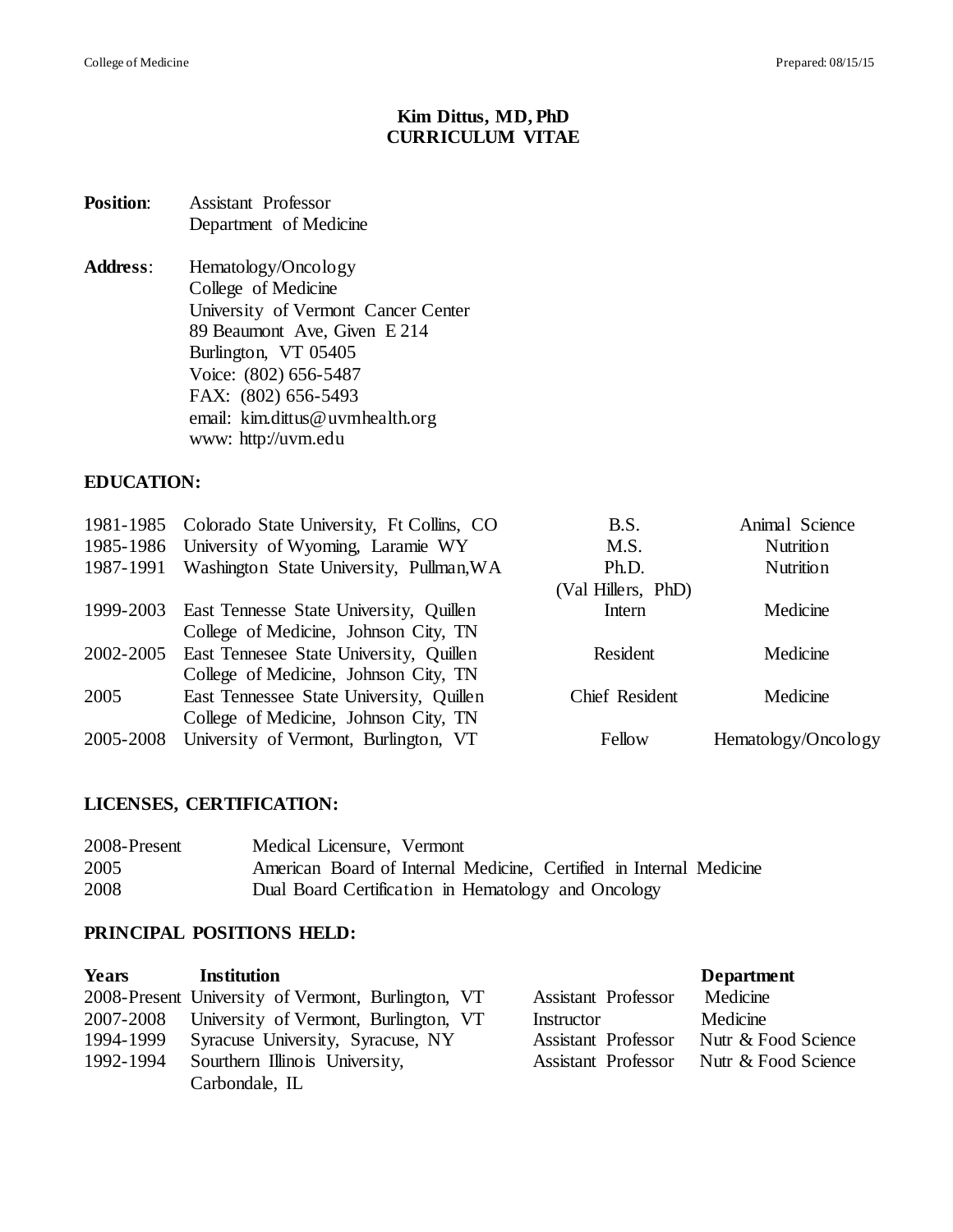# **HONORS AND AWARDS:**

| Year | Name of award                                                                           |
|------|-----------------------------------------------------------------------------------------|
| 2013 | Fletcher Allen Health Care Vision Award                                                 |
|      | Award to recognize and reward behaviors and accomplishments that support UVM<br>٠       |
|      | Medical Center's strategic vision and goals                                             |
| 2007 | Amgen Hematology Oncology Fellowship Award                                              |
|      | Awarded to oncology fellows to fund promising research                                  |
| 2004 | Dr. Thomas G. Ronald Award for Excellence in the Care of the Cancer Patient             |
|      | Awarded to a resident demonstrationg compassionate care of cancer patients              |
| 2003 | Alpha Omega Alpha, Honor Medical Society                                                |
|      | Awarded to 5% of medical school class, based on academic achievement, research, and     |
|      | service contributions to the community and medical university                           |
| 2003 | American Medical Women's Association; Janet M. Glasgow Memorial Achievement             |
|      | Citation                                                                                |
|      | Recognizes female students who graduate in the top 10% of their class.                  |
| 2002 | Mayme Frazier Scholarship, East Tennessee State University, Quillen College of Medicine |
| 1998 | Outstanding Advisor, College of Human Development, Syracuse University                  |
|      | Awarded to a faculty member demonstrating excellance in advising and mentoring          |
| 1990 | Summer Graduate Research Assistantship Award                                            |
|      | Provides financial support for promising research in nutrition                          |
| 1988 | Irwin Dyer Award for Exellence in Nutrition Study Fellowship                            |
|      | • Provides financial support for promising nutrition graduate students                  |

## **KEYWORDS/AREAS OF INTEREST:**

**Cancer survivors, weight loss, exercise, physical activity, physical function, survivorship, impacts of cancer therapy, quality of life**

# **PROFESSIONAL ACTIVITIES**

As a tenure-track faculty with the Division of Hematology/Oncology, my responsibilities include clinical (35%), research (55%), service (5%), and teaching/mentoring (5%). I leveraged my background in Nutrition and my research expertise in lifestyle interventions for cancer survivors to establish an oncology rehabilitation program that treats over 100 survivors/year and serves as a unique platform for research. I have successfully obtained extramural and intramural funding; current projects focus on weight loss interventions, cognitive change related to cancer therapy, and changes in muscle strength associated with cancer and cancer therapy. I have authored/co-authored 38 peer-reviewed papers, with 13 as senior author. I spearhead our program to provide survivor documents to cancer survivors. I have delivered invited talks at local and national professional and community events and serve on university and hospital committees. I am committed in the education and mentoring of undergraduates, medical students, residents and fellows, devoting ~100 contact-hours/year.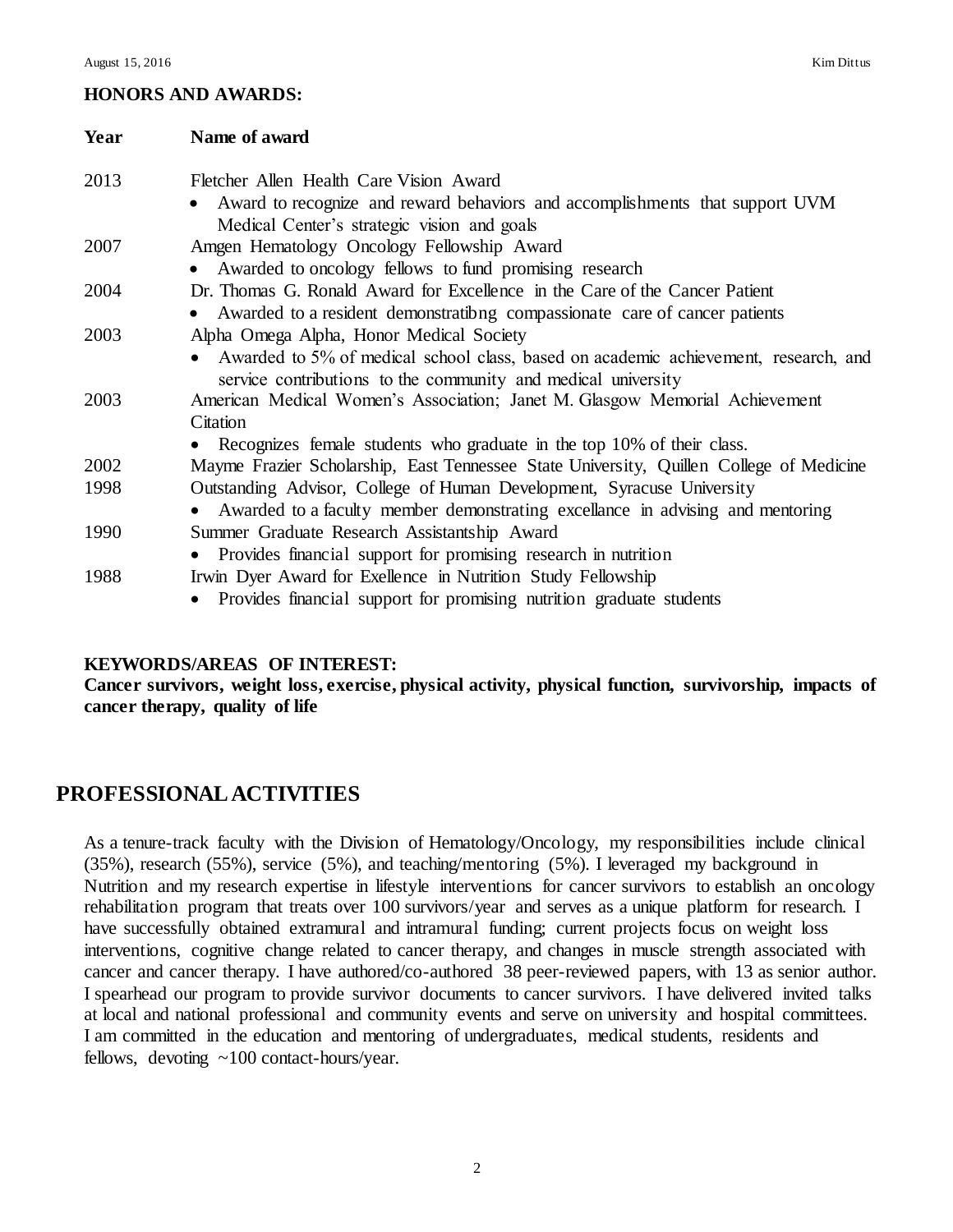# **PROFESSIONAL ORGANIZATIONS**

#### **Memberships**

| <b>Years</b>    | <b>Society</b>                                         |
|-----------------|--------------------------------------------------------|
| $2005$ -present | American Society of Clinical Oncology                  |
| 2008-present    | Alliance for Clincal Trials in Oncology                |
| $2015$ -present | Society for Integrative Oncology                       |
| 2012-2014       | Multinational Association of Supportive Care in Cancer |
| $2010$ -present | Northern New England Clincal Oncology Society          |
| 2010-2012       | Amierican Society for Preventive Oncology              |
| 2008-2010       | International Society of Geriatric Oncology            |
| 2005-2010       | American Society of Hematology                         |

#### **SERVICE TO PROFESSIONAL ORGANIZATIONS**

- 2013-2014 Vermonters' Taking Action Against Cancer (VTAAC) Co-Chair of Quality of Life Work Group
	- 8 hours per year. Work group tasked with helping to establish distress screening and development of cancer survivor documents at Commission on Cancer accredited cancer centers in Vermont and coordination of cancer services throughout the state. VTAAC is also the author of the Vermont State Cancer Plan [\(http://www.healthvermont.gov/pubs/cancerpubs/state\\_cancer\\_plan.aspx\).](http://www.healthvermont.gov/pubs/cancerpubs/state_cancer_plan.aspx)

#### **SERVICE TO PROFESSIONAL PUBLICATIONS:**

Ad hoc reviewer for Journal of Cancer Research and American Journal of Clinical Oncology.

#### **CME COURSES ATTENDED**

- 2014 School of Breast Oncology
- 2012 School of Breast Oncology
- 2010 School of Breast Oncology

# **UNIVERSITY AND PUBLIC SERVICE**

#### **COLLEGE/MEDICAL CENTER**

#### **Departmental service**

- 2011-Present Clinical Director , Oncology Rehab
	- (4-6 hours/month) Lead monthly meetings of onc rehab staff. Management of staffing and finances. Created protocols and procedures. Development of systems of referral for exercise based programs and expanding to include more one on one PT for debilitated cancer survivors. Developing health coaching options for rural cancer survivors. Fundraising to support programming.

2010-Present Cancer Control Committee, University of Vermont Medical Center Member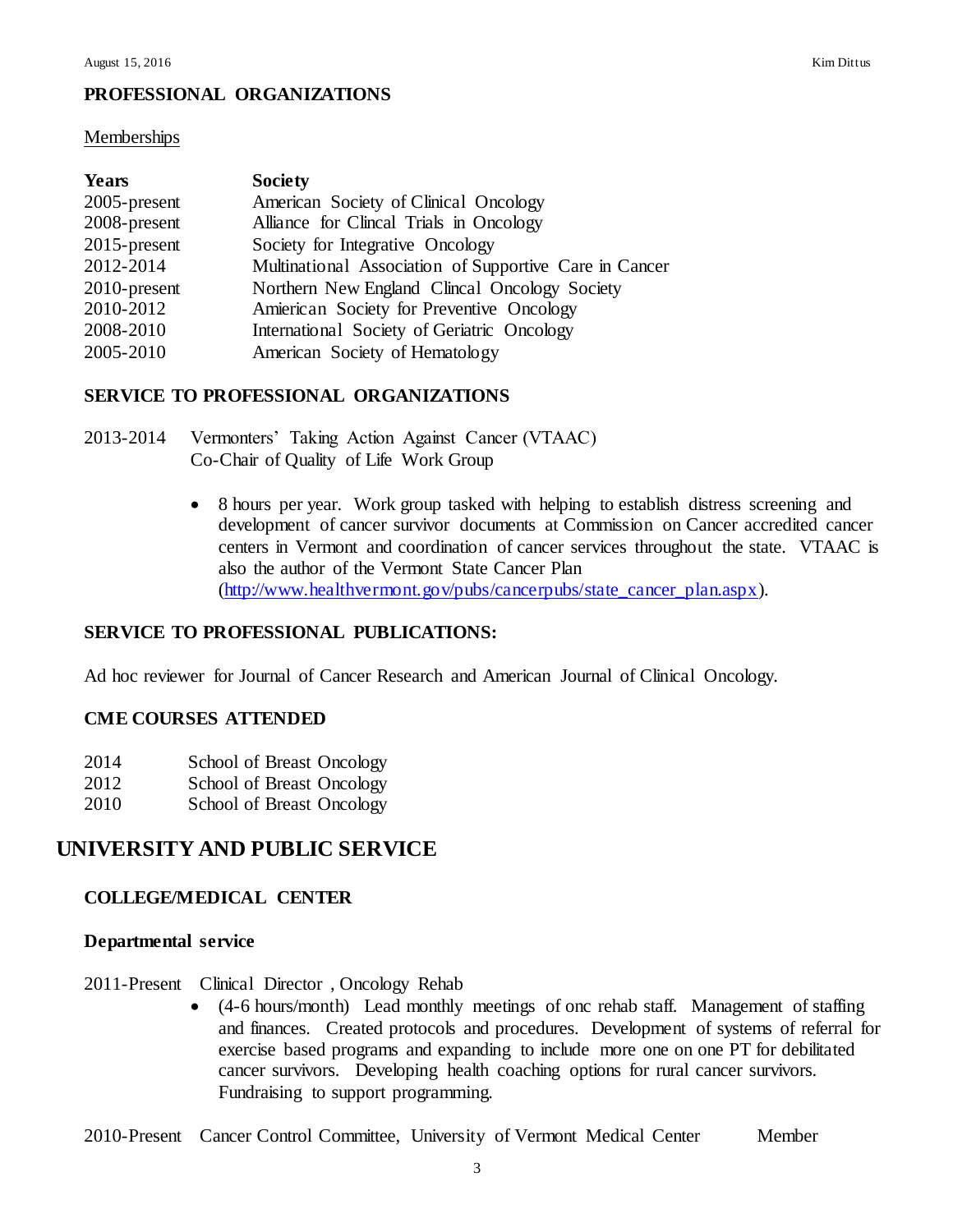- 4x/year meetings, additional meetings during site visits; participation on subcommittees as needed based on topic
- 2010-Present Protocol (Scientific) Review & Monitoring Committee, UVM **Cancer Center Member** 
	- (2 hours/month) Review of scientific merit of non-cooperative group trials under consideration for activation at UVM. Assess each protocol's fesabklkth for enrollment and resource allocation. Review protocols open at UVM to assess whether accrual goals are met.

## 2009-2013 Highlights of ASCO Review, University of Vermont Cancer Center Co-Chair Developed agendas, identify and coordinate speakers

# 2008-Present Vermont Cancer Center, Breast Protocol Committee Member

- Monthly meetings to discuss cooperative group, industry and independent investigator studies
- 2008-Present Development of Cancer Survivor Programs, University of Vermont Co-Chair Medical Center
	- (2-4 hours/month) Development of cancer survivor documents and systems to provide cancer survivor documents for different tumor types. Collaborative work with physicians and PRISM. Development of a virtual referral system for cancer survivors to obtain medical specialty consultations as needed. Currently working with PRISM to develop the referral system for UVM Cancer Center's Oncology Supportive Services.

## **University**

|           | 2014-Present Steering Committee, UVM Integrative Health                                  | Member |
|-----------|------------------------------------------------------------------------------------------|--------|
|           | 2015-Present Clinical Committee, UVM Integrative Health                                  | Chair  |
| 2014-2015 | Research Committee, UVM Integrative Health                                               | Chair  |
|           | • (2-4 hours/month) I participate in formal and informal meetings to develop systems for |        |
|           | initiating integrative medicine modalities at the UVM Medical Center, including grant    |        |

#### **Government and other professional service:**

2014 to present Lake Champlain Health Lifestyle Collaborative.

• (1 hour/month) The collaborative's goal is to coordination of services already available within the state to provide greater reach of lifestyle interventions (exercise and nutrition) that show promise for cancer prevention.

#### **Public Service:**

2011-present Dragonheart Vermont, paddling community which raises money to develop programs for cancer survivors.

writing, work with PRISM and administration.

2011-present Local News Segments, Across the Fence and Interviews for written media. In the last five years I have completed 7 TV or written media interviews.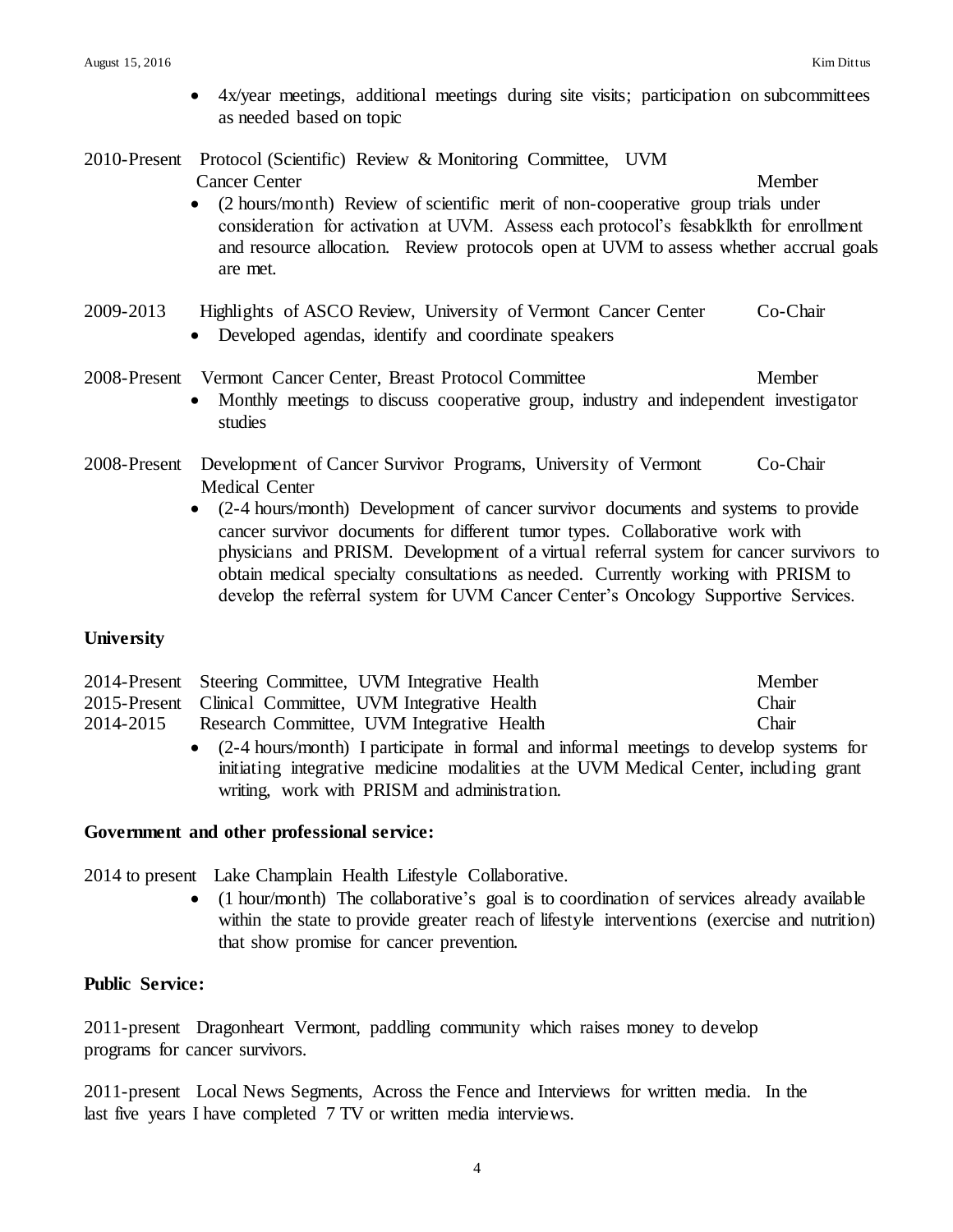2014-present Board member for Kids on Top, Ski Program for pediatric cancer patients and their siblings.

# **SUMMARY OF SERVICE ACTIVITIES:**

My service activities are in accord with my long-term career plans; most notably, I developed and currently direct an exercise-based oncology rehabilitation program (onc-rehab) for cancer survivors since 2008— the first of its kind nationwide. I am responsible for overall direction including supervising staff, management of funds and PRISM development. Onc-rehab currently employs 14 individuals—and is expanding to include more individualized Physical Therapy, and a Long–Distance Health Coaching Program to help cancer survivors from less-serviced areas of Vermont. I received a 2013 FAHC Vision Award for this program and have been approached by Porter and Dartmouth to help develop a similar program.

I serve as the physician liaison for the UVMMC cancer survivorship program. I was involved in some of the original research on how to disseminate documents that summarize the cancer care and recommended follow up for cancer survivors.

I chair the clinical committee and am a member of the steering committee for the UVM Integrative Health which seeks to bring integrative therapies to patients at UVMMC. I'm a member of the UVMCC Cancer Committee, and serve on the Protocol Review and Monitoring Committee. Locally I am a member and leader of the Champlain Valley Healthy Living Collaborative and have been involved in Vermonters Taking Action Against Cancer. Nationally I am a member of the Alliance for Clinical Trials in Oncology, Symptom Control Committee. I have done numerous televised public service segments regarding lifestyle and cancer survivors and I'm asked to speak at patient-oriented events several times a year.

# **TEACHING**

| <b>YEAR</b>                      | <b>COURSE TITLE</b>                                                                                                   | <b>COURSE</b><br>R | <b>HOURS</b>   | <b>NUMBER</b><br>OF<br><b>LEARNERS</b> | <b>LEARNER</b><br><b>LEVEL</b> |
|----------------------------------|-----------------------------------------------------------------------------------------------------------------------|--------------------|----------------|----------------------------------------|--------------------------------|
| 2009-2010                        | <b>Attacks And Defenses</b>                                                                                           | X                  | $\overline{2}$ | $7 - 10$                               | Med Student                    |
| 2011                             | Psychology 380 Contemporary<br>Topics: Clinical Studies On<br>Physical Activity/Obesity And<br>Cancer                 | X                  |                | 15                                     | Graduate                       |
| 2011-Present                     | Exms 263 Fitness for Special<br><b>Populations:</b> Exercise<br><b>Recommendations For Cancer</b><br><b>Survivors</b> | X                  | 1.5            | 25                                     | Undergraduate                  |
| $2011$ -Present<br>Undergraduate | Pt 348 Patient Mgt<br>Medical/Surgical: Oncology<br><b>Basics</b>                                                     | X                  | 1.5            | 25                                     | Graduate                       |
| $11/12$ ; $11/15$                | Uvm Com Generations Course                                                                                            | X                  |                | 10                                     | Med Student                    |
| 2013                             | Cancer Biology Course: Cancer<br>Survivorship                                                                         | X                  |                | 10                                     | Graduate                       |

# **FORMAL SCHEDULED CLASSES:**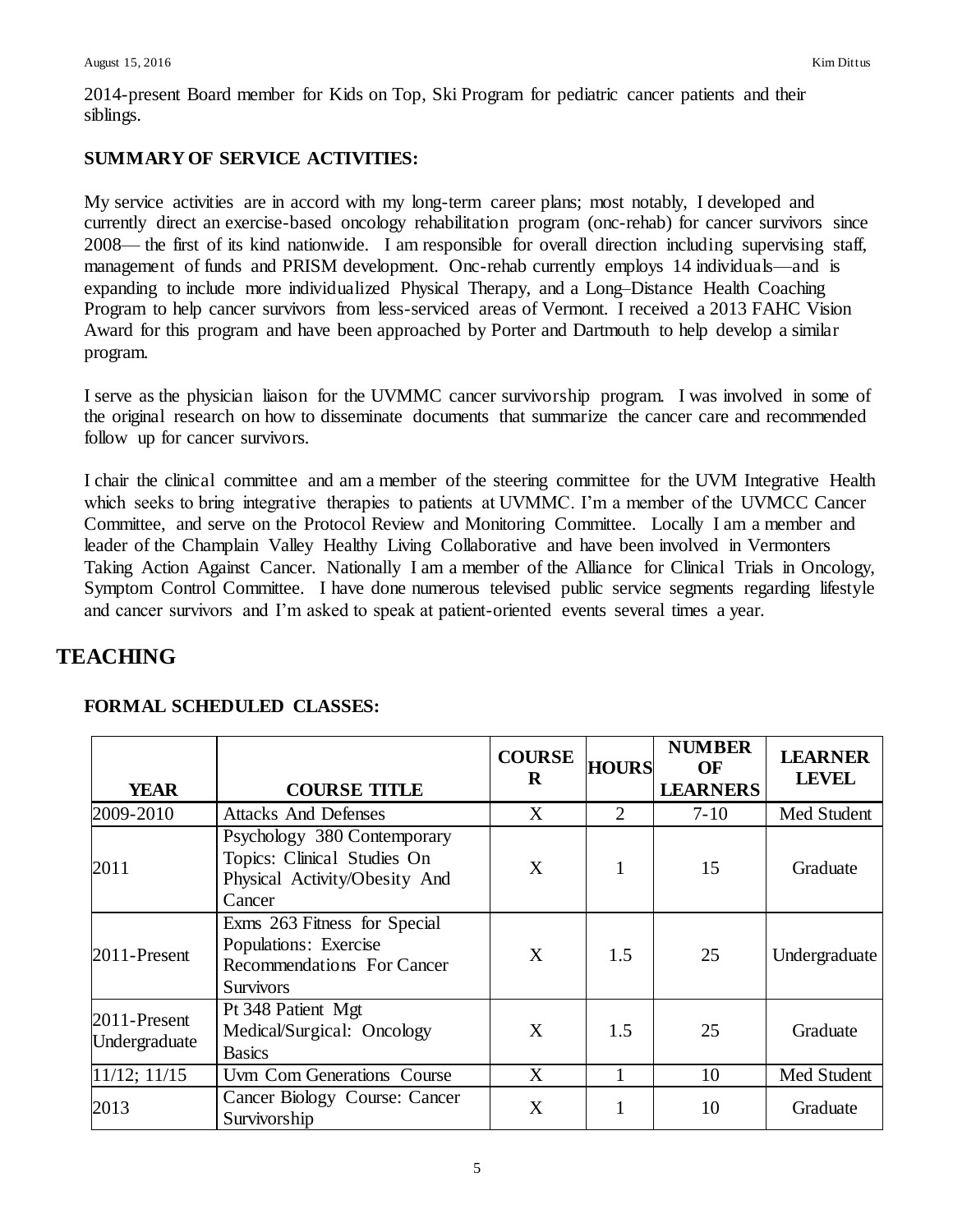| Chem<br>Mock<br>Board<br>umor<br><i>Indergraduate</i><br>-14<br>. . |
|---------------------------------------------------------------------|
|---------------------------------------------------------------------|

R-REQUIRED; E-ELECTIVE; HOURS-APPROX. PER SEMESTER (INSTRUCTION AS PER THE COM TEACHING ACADEMY PORTFOLIO)

## **PREDOCTORAL STUDENTS SUPERVISED OR MENTORED***:*

| Dates     | Name              | Program or School     | Role                   | <b>Current Position</b>  |
|-----------|-------------------|-----------------------|------------------------|--------------------------|
| 2010-2011 | Kellee Jackson    | St Michaels undergrad | <b>Research Mentor</b> |                          |
| 2012      | Zachary Paul      | UVM, pre med student  | <b>Research Mentor</b> |                          |
| 2014      | Marie Rose Lemay* | UVM, med student      | <b>Research Mentor</b> | UVM, med student         |
| 2014      | Marissa A. Mendez | UVM, med student      | <b>Research Mentor</b> | <b>Surgery Residency</b> |
| 2016      | Nicole Leonard*   | UVM, med student      | <b>Research Mentor</b> | UVM, med student         |
| 2016      | Adam Schlauch     | UVM, med student      | <b>Research Mentor</b> | UVM, med student         |

\*Received UVM COM Summer Research Fellowship to conduct a focused summer research project. Five have presented posters at the Women's Health and Cancer Conference.

#### **SERVICE ON THESIS AND DISSERTATION COMMITTEES** (University of Vermont)

Kristen Langdon 5/2013 PhD Chair of dissertation Dr. Zovelensky, Adviser – Department of Psychology Erica Curier 8/2015 MS, Chair of thesis committee Dr Cohen, Advisor – School of Nursing Tiffiany Rounds, present – MS thesis committee member, Department of Nutrition and Food Science

## **POSTDOCTORAL FELLOWS AND RESIDENTS DIRECTLY SUPERVISED OR MENTORED**

| Dates           | Name                  | Fellow                        | <b>Faculty Role</b>  | <b>Current Position</b>            |
|-----------------|-----------------------|-------------------------------|----------------------|------------------------------------|
| 2014-2015       | Joanne Monterroso, MD | Hematology/Oncology<br>Fellow | Research Supervision | Attending, Wilmar MN               |
| 2015-2016       | Hibba Rehman, MD      | Hematology/Oncology<br>Fellow | Research Supervision | Hematology/Oncology<br>Fellow, UVM |
| 2015-2016       | Bhargavi Pullari, MD  | Hematology/Oncology<br>Fellow | Research Supervision | Hematology/Oncology<br>Fellow, UVM |
| $2015$ -present | Sarah Moses, MD       | Gynecology resident           | Research Supervision | Gynecology resident, UVM           |

#### **INFORMAL TEACHING**

- 2013, 2015 Lecture to Medical Students During Breast Cancer Month "Breast Cancer Panel Discussion"
- 05/22/12 Integrated Medicine Cases for Integrated Medicine Week, UVM College of Medicine, with Lorilee Schoenbeck
- 2010 Present Hematology/Oncology Fellow Lectures "Documentation in the Medical Record" and "Breast Cancer Treatment" - 1 to 2 lectures yearly to 6 attendees
- 2010 Present Medicine House Staff Education, University of Vermont "Breast Cancer Diagnosis and Treatment" and "Oncology Emergencies" presentations given approximately 5x/year to 4-5 attendees
- 2009 Present Undergraduate, medical student and resident shadowing in clinic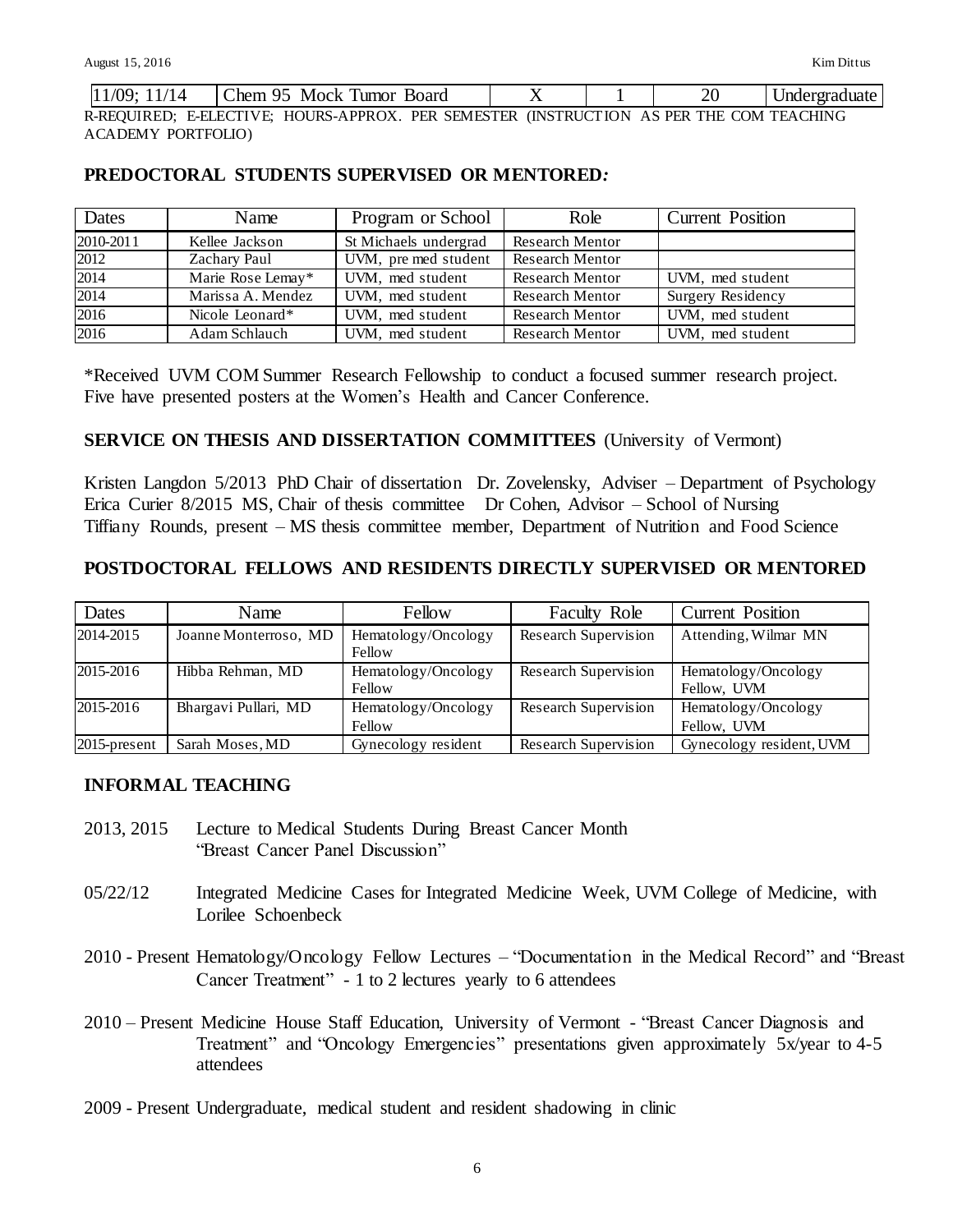2006-2014 "Introduction ot Oncology" lecture provided to 4-5 UVM Medical Center Cytology Students

#### **INVITED COMMUNITY TEACHING**

2012-Presnt Monthly Nutrition Lecture for participants in Oncology Rehabilitation

"Beneftis of Exercise for Breast Cancer Survivors." Your Move! Conf for Breast Cancer Survivors, Lebanon New Hampshire, May 14th 2016

"Benefits of Exercise and Rehabilitation for Improving Fitness and Function." Expanding Cancer Care, Montpelier VT, April 2, 2016

"Breast Cancer Treatment." UVM Cancer Center Community Clerkship. Burlington VT, Nov 10,2015

"Turning a loss into a gain: Impact of Excess Weight and the Potential Benefits of Weight Loss." Women's Health and Cancer Conference, Burlington VT, October 2, 2015

"Recipe for Prevention: Addressing Known and Modifiable Risk Factors." BRCA Conference, Burlington VT, Sept 18, 2015

Turning a loss into a gain: Impact of Excess Weight and the Potential Benefits of Weight Loss. Breast Cancer Conference, Burlington VT, October 10, 2014

The Continuum of Oncology Rehabilitation for Cancer Survivors. Breast Cancer Conference, Burlington VT, October 10, 2014

Exercise Challenge: Regular Exercise IS NOT Optional. Part of Cancer Survivor Bootcamp presented in Conjunction with Stowe Weekend of Hope. May 2, 2014

Turning a loss into a gain: Impact of Excess Weight and the Potential Benefits of Weight Loss. Breast Cancer Support Group, Plattsburgh NY Jan 7, 2014

Recipe for Prevention: Addressing Known and Modifiable Risk Factors. BRCAA Family Tree Conference, Burlington Vermont, October 18, 2013

Turning a Loss into a Gain: Impact of Excess Weight and the Potential Benefits of Weight Loss. Breast Cancer Conference, Burlington VT, Oct 4, 2013

Diet and Exercise: From Prevention to Survival. Mammography Registry Conference, Burlington VT, Sept 25, 2013.

Cancer and Exercise: Improving Physical Function and Cardiopulmonary Health During and After Treatment. (with Susan Lakoski) Community Medical School. May 14, 2013

Oncology Rehabilitation: A Model to Improve Cancer Survivor care and Develop Translational Research. College of Medicine Research Overview for Community Rounds Presentation, Nov 29 2012

Oncology Rehabilitation at FAHC. Breast Conference Oct 5, 2012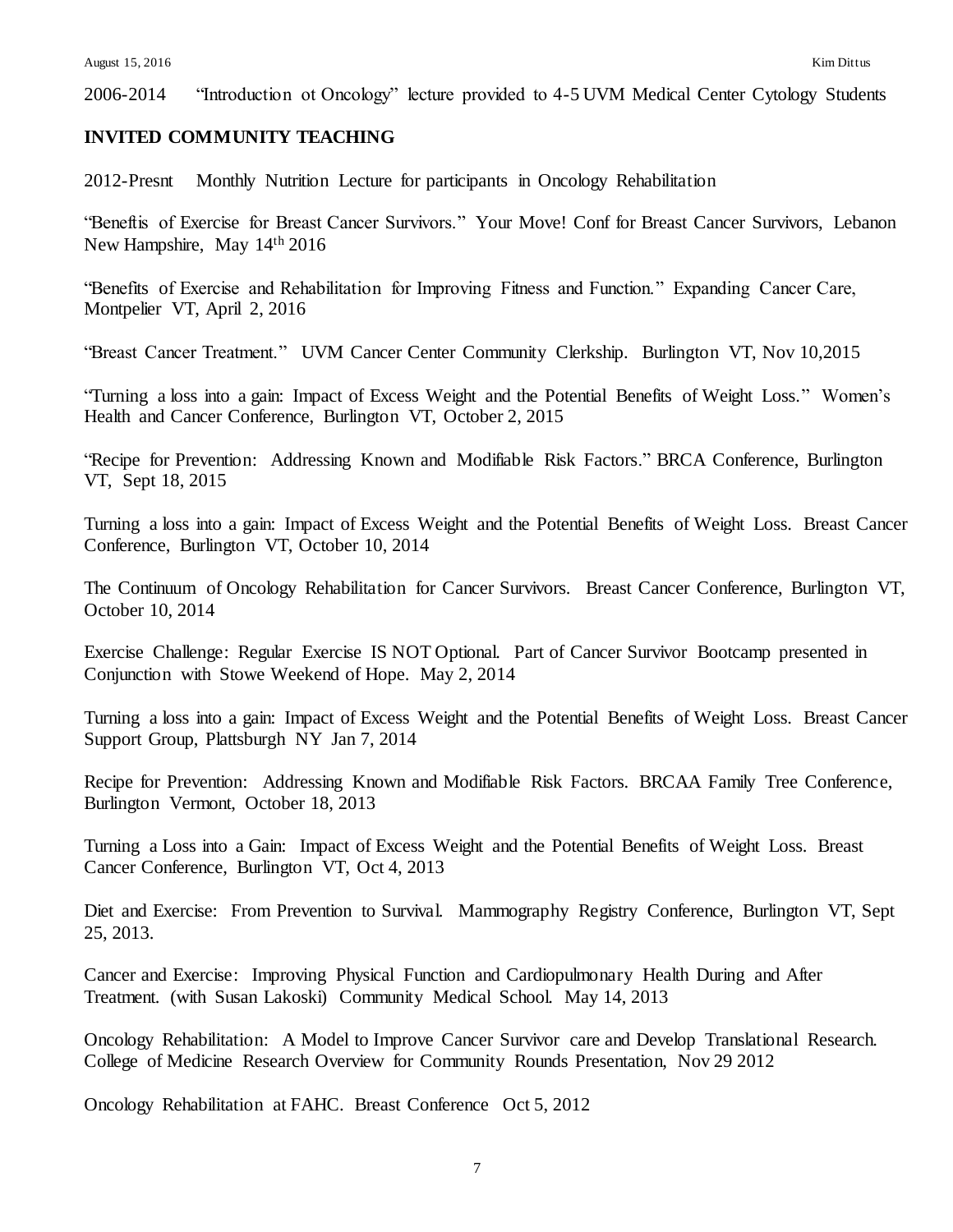Breast Cancer Diagnosis and Management: Panel Discussion. Stowe Weekend of Hope Stove VT, May 1, 2012

Exercise... During and Beyond Diagnosis and Therapy. Keynote 14<sup>th</sup> Annual Breast Cancer and Women's Health Conference, Sheraton Conference Center, Burlington, Oct 7, 2011

Exercise for Cancer Survivors: Forays into Oncology Rehabilitation, Stowe Weekend of Hope Stove VT, April 30, 2011

Exercise... During and Beyond Diagnosis and Therapy. 13<sup>th</sup> Annual Breast Cancer and Women's Health Conference, Sheraton Conference Center, Burlington, Oct 15 ,2010

Exercise: The Other Adjuvant Therapy. Stowe Hematology/Oncology Fellows Conference, Stowe VT, Jan 31,2010

Exercise... During and Beyond. 12<sup>th</sup> Annual Breast Cancer and Women's Health Conference, Sheraton Conference Center, Burlington, Oct 24, 2009

Turning a loss into a gain: Importance of weight control after therapy for breast cancer. Northern Vermont Oncology Nursing Society, Oct 23, 2009

Exercise for Cancer Survivors: Exploring Benefits and Eliminating Barriers, Stowe Weekend of Hope Stove VT, May 1, 2009

Benefits of Exercise for Individuals with Prostate Cancer; Prostate Support Group, St Albans VT, Feb 3, 2009

Cancer Fatigue and Exercise: Take a Walk or Take a Nap. 11th annual Breast Cancer and Women's Health Conference, Sheraton Conference Center, Burlington, Oct 31, 2008

Diet, Exercise and Weight: From Prevention to Survival. 10<sup>th</sup> annual Breast Cancer and Women's Health Conference, Sheraton Conference Center, Burlington, Nov 3, 2007

Benefits of Physical Activity for Cancer Survivors; 7<sup>th</sup> Annual Weekend of Hope, Stowe, VT, May 5, 2007

Breast Cancer Prevention Track: Risk Assessment; 9th annual Breast Cancer and Women's Health Conference, Sheraton Conference Center, Burlington, October 13, 2006

# **TEACHING AIDS**:

• I developed the Hematology/Oncology service rotation guideline that is still used by the residents and medical students when doing their Hematology/Oncology ward rotations.

## **TEACHING AWARDS AND NOMINATIONS**:

- 1998 Outstanding Advisor, College of Human Development, Syracuse University
	- Awarded to a faculty member demonstrating excellence in advising and mentoring

## **SUMMARY OF TEACHING ACTIVITIES**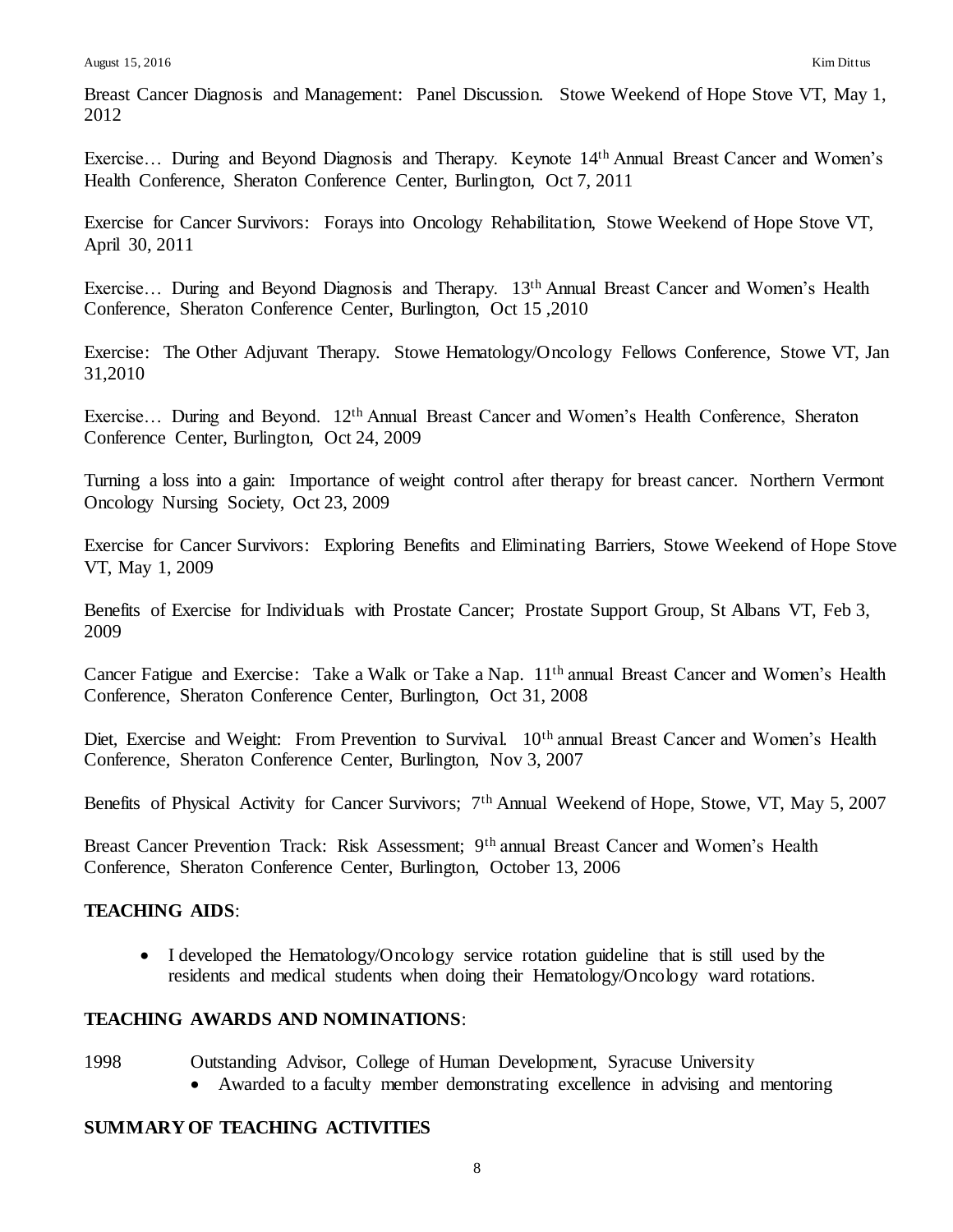Since joining UVM, I have mentored and advised 3 Hematology/Oncology fellows, one resident, 4 medical students and two undergraduate students. The medical students learn research skills and present posters at local conferences. Fellows improve research skills, develop abstracts and write research articles. I participate in teaching at all levels within the COM, including didactic lectures for Hematology/Oncology fellows twice a year and twice weekly didactic presentations for residents and medical students when on service. I also provide breast-cancer related presentations to housestaff. Additionally, I present a lecture in two different undergraduate courses yearly, within the Department of Rehabilitation and Movement Science. While I was an assistant professor at Syracuse University I received the undergraduate advising award for my college. Besides formal didactic lectures I am mentoring two fellows related to career choices and also work with residents while attending on the wards. Residents, medical students and pre-medical students attend my clinics to gain experience. Average Evaluation scores (1 out 5 scale):

- Fellow teaching evaluations: 4.79
- Resident evaluations: 4.01
- Medical student evaluations: 4.9 didactic teaching

I am frequently asked to present at cancer-related professional and community events, doing  $\sim$  5 presentations yearly. I have been asked to present at the Northern New England Clinical Oncology Society twice. I have done grand rounds for four departments/divisions/center within UVM and grand rounds at 3 institutions outside of UVM (two additional grand rounds are scheduled in the next 6 months at NYU Medical Center and University of New Mexico).

# **RESEARCH AND CREATIVE ACTIVITIES:**

## **RESEARCH AWARDS AND GRANTS**

Key: \*Competitively peer reviewed by national peer review panel convened by NIH or foundation as indicated.

# Competitively peer reviewed by College of Medicine or UVM Cancer Center

#### **Ongoing Research Support**:

R01 AR065826 Toth (PI) Effort: 5% \*NIH/NIAMS 4/1/2016 – 3/28/2021 Budget: \$271,701

"Skeletal muscle atrophy and dysfunction in human cancer"

Major goal is to define the role of skeletal muscle disuse in muscle atrophy and dysfunction in human cancer, the influence of tumor-derived and chemotherapeutic effects on skeletal muscle cells and the utility of exercise to counter these effects tumor- and chemotherapy effects on muscle cells. Role: Co-Investigator

R01 CA191532 Toth (PI) Effort: 5% \*NIH/NCI 4/1/2016 – 3/28/2018 Budget: \$130,500 "Alternative exercise modalities to improve skeletal muscle function in cancer survivors" Major goal is to define the effect of neuromuscular electrical stimulation (NMES) on skeletal muscle size and function in breast cancer patients. Use of NMES is focused on the early, post-diagnosis/surgery period to prevent deleterious declines Role: Co-Investigator

| Freaons Cancer Research Fund Award | Dittus (PI) | Effort: NA |
|------------------------------------|-------------|------------|
|------------------------------------|-------------|------------|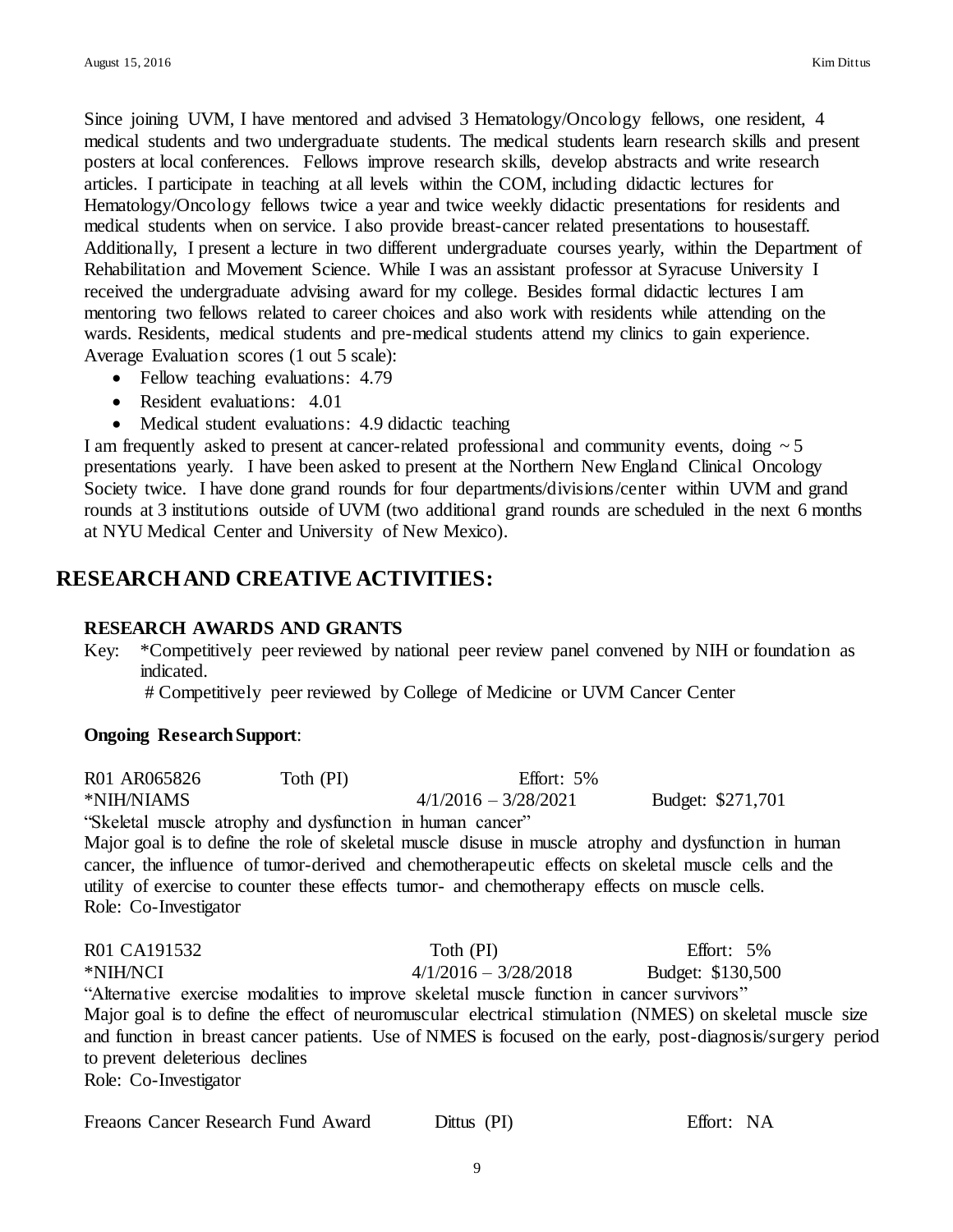August 15, 2016 Kim Dittus

#VCC/LCCRO 11/6/13-present Budget: \$49,903 "Impact of a Behaviorally Based Weight loss and Exercise Intervention on Brain Function of Breast Cancer Survivors." Funding provides support to obtain additional fMRI imaging on women in a weight loss and exercise intervention. Role: PI

\*Vermont Center on Behavior and Health National Institute of General Medical Sciences (NIGMS) Junior Investigator Project: Dittus (PI) Effort: 50% 9/15/13-7/31/18 Budget: \$197,456 "Predictors of Weight Loss Success in Overweight Breast Cancer Survivors" The goal of this project is to understand the personal and cancer related predictors of successful weight loss among individuals with breast cancer.

Role: PI

Pilot/Bridging Award - VCC 1206 Dittus (Co-PI) Effort: NA #VCC/LCCRO 7/2012 – Present Budget: \$43,520 "Predictors of Dyspnea/Fatigue Syndrome in Breast Cancer Survivors Before and After an Exercise Intervention"

The goal of this study is to identify biologic, physiologic and psychological factors that predict the fatigue and shortness of breath many breast cancer survivors experience after chemotherapy and to identify if an exercise intervention modulates these factors.

Role: Co PI with: Benjamin Suratt, David Kaminsky, Deborah Rubin

## **Completed Research Support:**

\*NIH/NCI 5U54CA163303-02 Dittus (Co-PI) 9/23/11-05/31/16

Vermont PROSPR Research Center (VPRC)

Using data from the Vermont Breast Cancer Surveillance System, VPRC focuses on finding ways to know which DCIS cases are unlikely to progress to invasive cancer so that these women do not have to suffer needlessly from the side effects of aggressive treatment. Role: Co-PI

#UMass/Dartmouth/Vermont Cancer Centers Collaborative Dittus (Co-PI) 9/2011-9/2012 Research Program Grant

"An Internet-based Weight Loss and Exercise Intervention for Breast Cancer Survivors" The goal of the internet based weight loss and exercise study is to evaluate the feasibility of multisite weight loss projects and to test the efficacy of the intervention.

Role: Co-PI with Mary Chamberlin, Judith Ockene, Kristin Schenider and Elizabeth Keating

#University of Vermont Combined Hematology/Oncology Dittus (PI) 5/2011-5/2012 and COM Award

"Translational Studies of Muscle Atrophy/Dysfunction in Individuals with Cancer Cachexia" The goal of this study is to identify skeletal, cardiac and respiratory muscle change in individuals with and without cancer cachexia before and after oncologic therapy. Role: Co-PI with Marion Couch, Michael Toth, Steve Grunberg

\*SIP 10-029 Centers for Disease Control and Prevention. Dittus (Co-PI) 9/30/10-12/29/11 "Reducing disparities in health for vulnerable populations in New Hampshire and Vermont"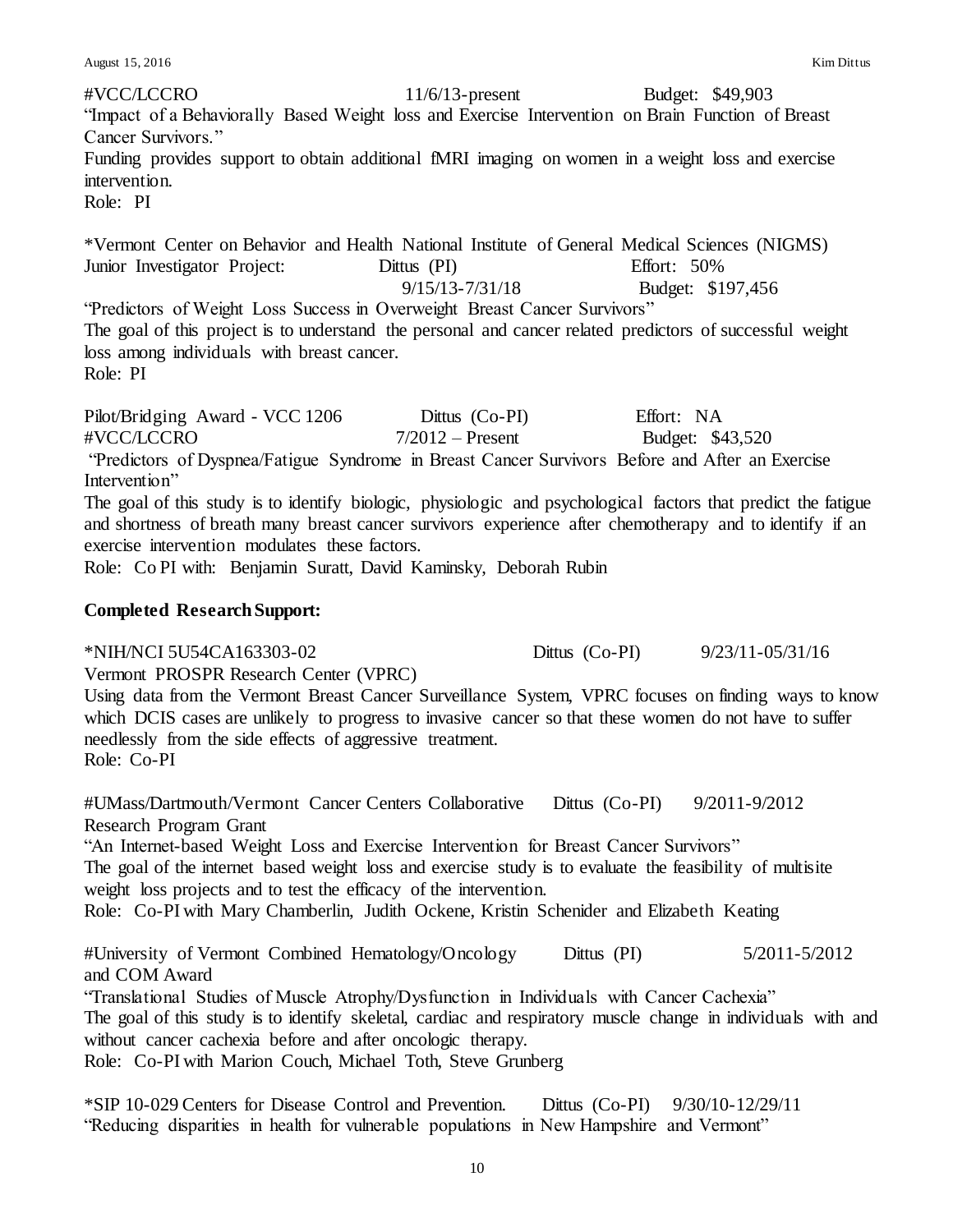The goal of this project is to evaluate cancer survivor documents from the perspective of patient and primary care provider and to assess the systems requirements for providing cancer survivor documents in an oncology clinic. Role: Co-PI with Berta Geller, Dorothy Dulko #VCC/LCCRO Pilot/Bridging Award Dittus (Co-PI) 6/09-12/11 "Impact of resistance training added to a weight loss intervention for overweight breast cancer survivors" The goal of this study is to determine the effectiveness of a weight loss intervention with and without the addition of resistance training for weight loss in breast cancer survivors. Role: Co-PI with Jean Harvey and Janice Bunn \*1RC2 CA 148577-01 Dittus(Co-PI) 10/09-10/11 "Comparative effectiveness of breast imaging strategies in community practice" The goal of this study is to conduct comparative effectiveness research on breast cancer imaging modalities and strategies to inform evidence gaps on how to optimize breast cancer screening strategies in the community Role: Co-PI with Diana Buist, Berta Geller, Karla Kerlikowske, Jeanne Mandelblatt, and Diana Migloioretti #Breast Cancer Research Foundation – BCRF9 Dittus (Co-PI) 3/09-6/10 "The Effect of Adjuvant Chemotherapy for Early Breast Cancer on Brain Imaging and Cognitive Function" The goal of this study is to assess cognitive change as measured by fMRI and cognitive testing before and after chemotherapy. Role: Co-PI with Paul Newhouse Amgen Hematology Oncology Fellowship Award, 2007. "Changes in physical function and body composition during and after treatment for hematologic malignancy" Role: PI **Selected Unfunded Grant Submissions**  Palliative Care Grant # PEP PCSM - 130046 Dittus (PI) Submitted 4/16 American Cancer Society "Early Rehabilitation and Exercise Intervention for Advanced Cancer" Score: **Excellent** - Scoring ranges: Outstanding, Excellent, Good, Fair and Non-Competitive Status: Resubmitting October 2016 American Cancer Society # RSG PCSM – 129379 Dittus (PI) Submitted 11/15 "Value of Exercise for Elderly Cancer Survivors Receiving Chemotherapy" Score: **Excellent** (Scoring ranges: Outstanding, Excellent, Good, Fair and Non-Competitive) Status" Resubmitting Spring 2017

American Institute for Cancer Research Dittus (PI) Submitted 2010 "Mechanisms explaining energy balance change during therapy for breast cancer"

AHRQ Mentored Clinical Scientists Comparative Effectiveness Development Award Training grant submitted with Ben Littenberg, MD Submitted 2010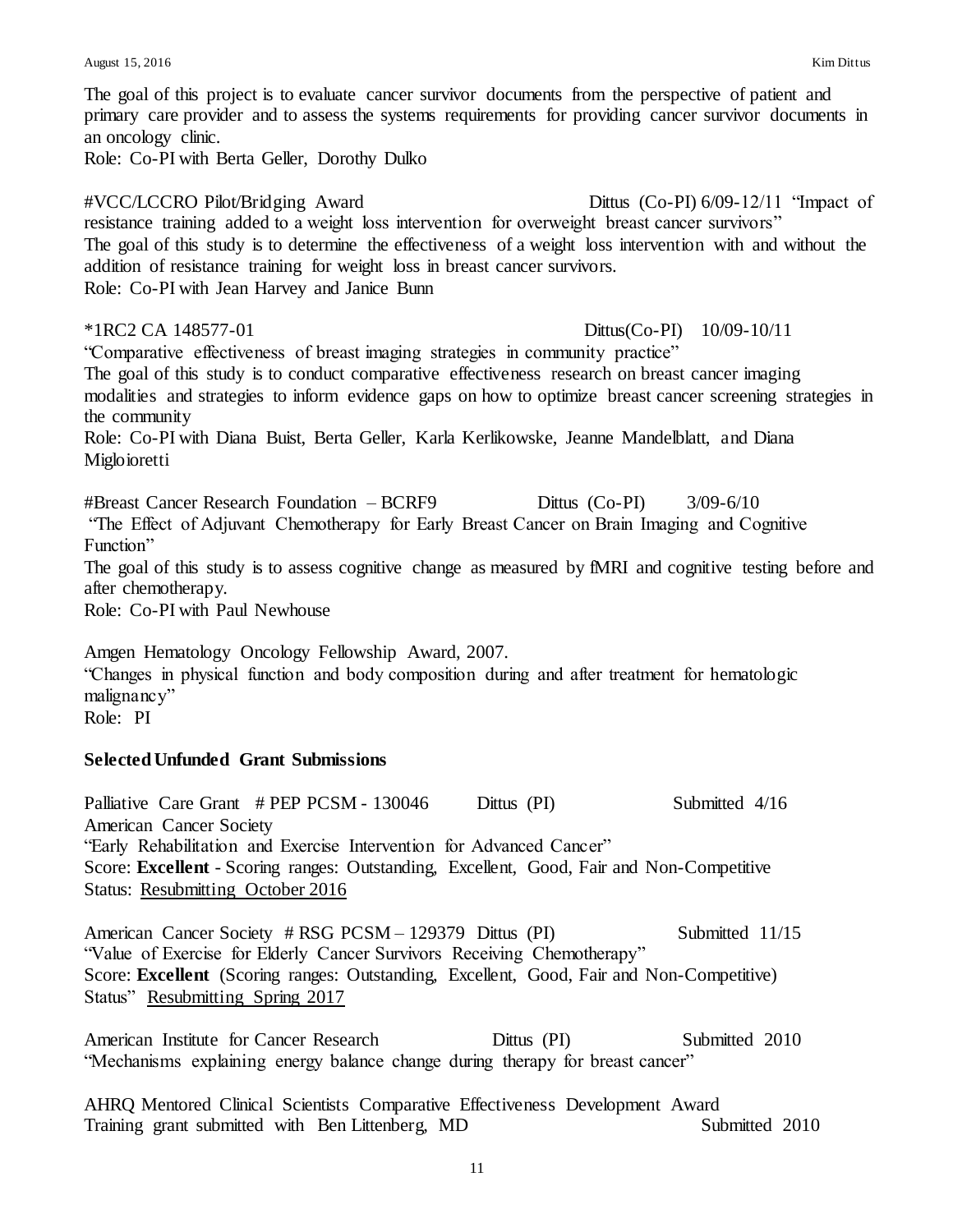August 15, 2016 Kim Dittus

"Effect of a Behavioral Weight Loss Intervention on Body Composition Change and Insulin Sensitivity in Breast Cancer Survivors"

National Cancer Institute R21 Resubmission Dittus (PI) Submitted 2010 Priority score 30 "Weight loss and adipose tissue related biomarkers in breast cancer survivors"

National Cancer Institute R21 Dittus (PI) Submitted 2009 Priority score 30 "Weight Change and insulin sensitivity in breast cancer survivors"

Department of Defense Dittus (PI) Submitted 2009 "Impact of oncologic therapy and weight loss on energy balance and insulin sensitivity"

Robert Wood Johnson Foundation Dittus (PI) Submitted 2009 "Outcomes of Oncology Therapy in the Elderly: Risk Factors for Functional Decline"

## **Foundation Funding**:

Run, Sweat, Give UVM College of Medicine Marathon Team 2011-present. "Expansion of Steps to Wellness: Oncology rehabilitation for Cancer Survivors" – PI - \$166,00 since 2012

Victoria Buffum Endowed Fund, 2012

Victoria Buffum Endowed Fund, 2011. "Steps to Wellness: Bringing Oncology Rehabilitation to Cancer Survivors" - PI

Victoria Buffum Endowed Fund, 2007. "A pilot exercise intervention for patients receiving treatment for hematologic malignancy" - PI

# **SCHOLARSHIP:**

## **PEER REVIEWED PUBLICATIONS**

- 1. Savage PD , **Dittus KD**, Lakoski SG. Fitness during Breast Cancer Treatment and Recovery in an Athlete: A Case Study. Accepted to Med Sci Sports Exercise May 2016 PMID: 27187100 *Role: assisted with clinical interpretation and manuscript revision (IF 4.0)*
- 2. Shiyanbola OO, Sprague BL, Hampton JM, **Dittus KL**, James TA, Herschorn S, Gangnon RE, Weaver DL, Trentham-Dietz A. Emerging Trends in Surgical and Adjuvant Radiation Therapies among Women Diagnosed with Ductal Carcinoma in Situ. Accepted to Cancer March 2016; Published on line May 2016. PMID: 27244699 *Role: assisted with clinical interpretation and manuscript revision* (*IF 5.6*)
- 3. Toth MJ, Damien M. Callahan DM, Miller MS, Tourville TW, Hackett S, Couch ME, **Dittus K.**  Skeletal Muscle Fiber Atrophy and Fiber Type Distribution in Human Cancer: Effects of Weight Loss and Relationship to Physical Function. Clin Nutr. 2016 Mar 8. pii: S0261-5614(16)00087-X. doi: 10.1016/j.clnu.2016.02.016. [Epub ahead of print] PMID: 27010836 *Role: assisted with experimental design, data gathering and manuscript revision* (*IF 4.5*)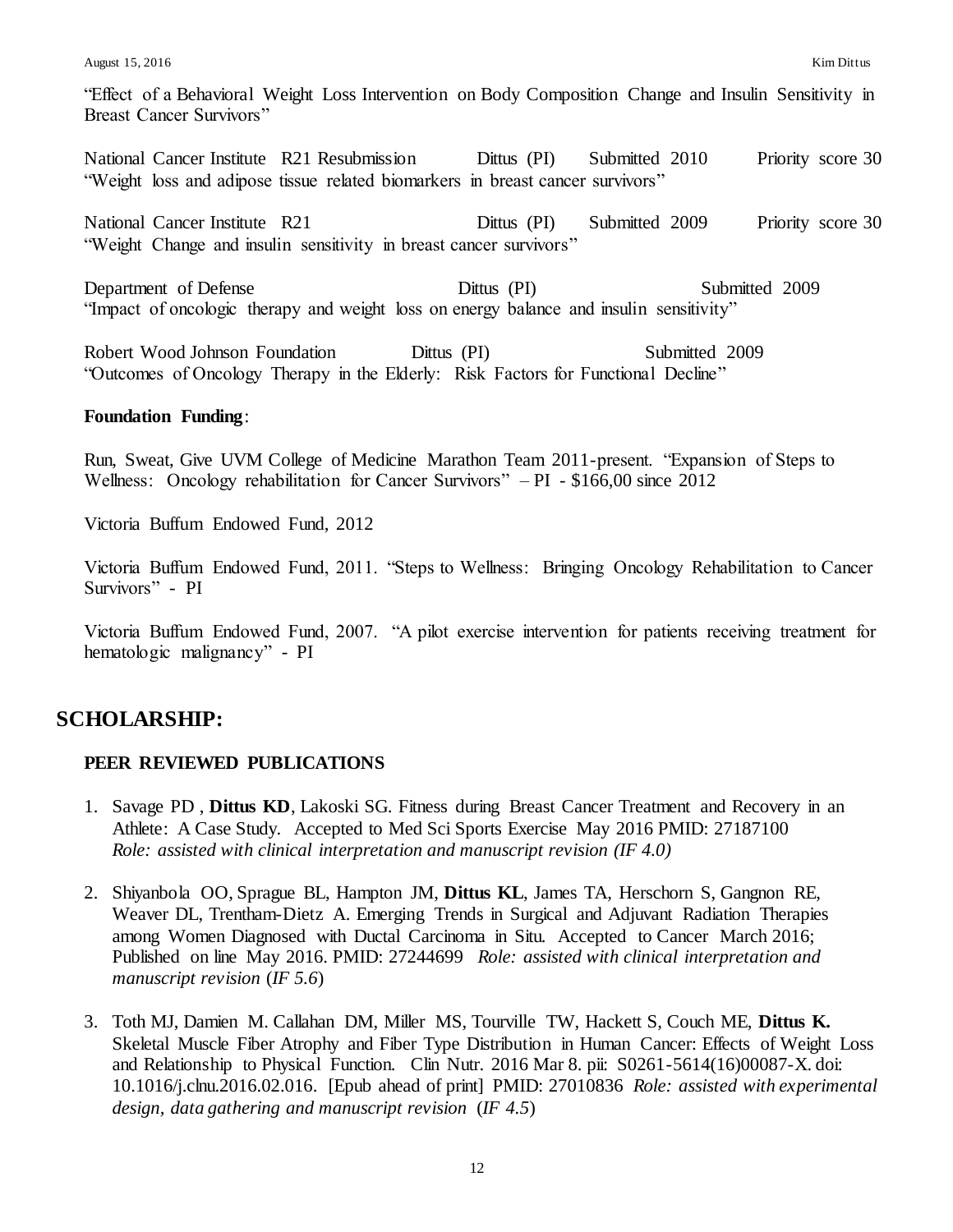- 4. **Dittus KL**, Bunn JY, Kokinda N, Wilson K, Howard A, Harvey J. Anthropometric Change in Breast Cancer Survivors Provided a Behaviorally-based Weight Loss Intervention. Advances in obesity, weight management and control, 2(3) 2015
- 5. Berkman AM, Amy Trentham-Dietz A, **Dittus K**, Hart V, Vatovec, CM, King, JG, James TA, Lakoski SG, Sprague BL. Health Behavior Change Following a DCIS Diagnosis: An Opportunity to Improve Health Outcomes. Preventive Medicine, 2015 Epub ahead of print PMID: 25858806 *Role: assisted with clinical interpretation and manuscript revision* (*IF 2.9*)
- 6. **Dittus K**, Lakoski S, Savage P, Kokinda N, Toth M, Stevens D, Woods K, O'Brien P and Ades P. Exercise-based Oncology Rehabilitation: Leveraging the Cardiac Rehabilitation Model. Journal of Cardiopulmonary Rehabilitation and Prevention. 35(2):130-9, 2015 PMID: 25407596 (*IF 1.6*)
- 7. Couch ME, **Dittus K**, Toth MJ, Willis MS, Guttridge DC, George JR, Chang EY, Gourin CG, Der-Torossian H. Cancer Cachexia Update in Head and Neck Cancer: Pathophysiology and Treatment. Head Neck. 37(7):1057-1072, 2015 PMID: 24634283 *Role: assisted with clinical interpretation and manuscript revision* (*IF 3.1*)
- 8. Khadanga S, Solomon B, **Dittus K**. Hemophagocytic Lymphohistiocytosis (HLH) Associated with T-Cell Lymphomas: Broadening our Differential for Fever of Unknown Origin. N Am J Med Sci. 2014 Sep;6(9):484-6. PMID: 25317396 *Role: assisted with clinical interpretation, manuscript preparation and revision*
- *9.* Couch ME, **Dittus K**, Toth MJ, Willis MS, Guttridge DC, George JR, Barnes CA, Gourin CG, Der-Torossian H. Cancer cachexia update in head and neck cancer: Definitions and diagnostic features. Head Neck. 37(4):594-604, 2015 PMID: 24415363 *Role: assisted with clinical interpretation and manuscript revision (IF 3.1)*
- 10. **Dittus K**, Sprague B, Pace C, Dulko D, Pollack L, Hawkins N, and Geller B. Primary Care Provider Evaluation of Cancer Survivorship Care plans Developed for Mutual Patients. Journal of General Practice 2:163, 2014 PMID: 26451385
- 11. Gardner GC, Nickerson JP, Watts R, Nelson L, **Dittus K**, and O'Brien PJ. Quantitative and morphologic change associated with breast cancer related lymphedema – Comparison of 3.0T MRI to external measures. Lymphatic Research and Biology. 12(2):95-102, 2014 PMID: 24654879 *Role: assisted with clinical interpretation and manuscript revision* (*IF 1.8*)
- 12. Peel A, Thomas S, **Dittus K**, Jones L and Lakoski S. Cardiorespiratory fitness in breast cancer patients: a call for normative values. Journal of the American Heart Assoc. January 2014;3(1):e000432 doi: 10.1161/JAHA.113.000432 PMID: 24419734 *Role: assisted with clinical interpretation and manuscript revision* (*IF 5.1*)
- 13. O'Meara ES, Weiwei Z, Hubbard RA, Braithwaite D, Kerlikowske K, **Dittus KL**, Geller B, Wernli KJ, Miglioretti DL for the Breast Cancer Surveillance Consortium "Mammographic Screening Interval in Relation to Tumor Characteristics and False-positive Risk by Race/Ethnicity and Age" Cancer 119(22):3959-3967, 2013. PMID: 24037812 *Role: assisted with clinical interpretation and manuscript revision* (*IF 5.6*)
- 14. Dulko D, Pace CM, **Dittus, KL**, Sprague BL, Pollack LA, Hawkins NA, and Geller BM. Barriers and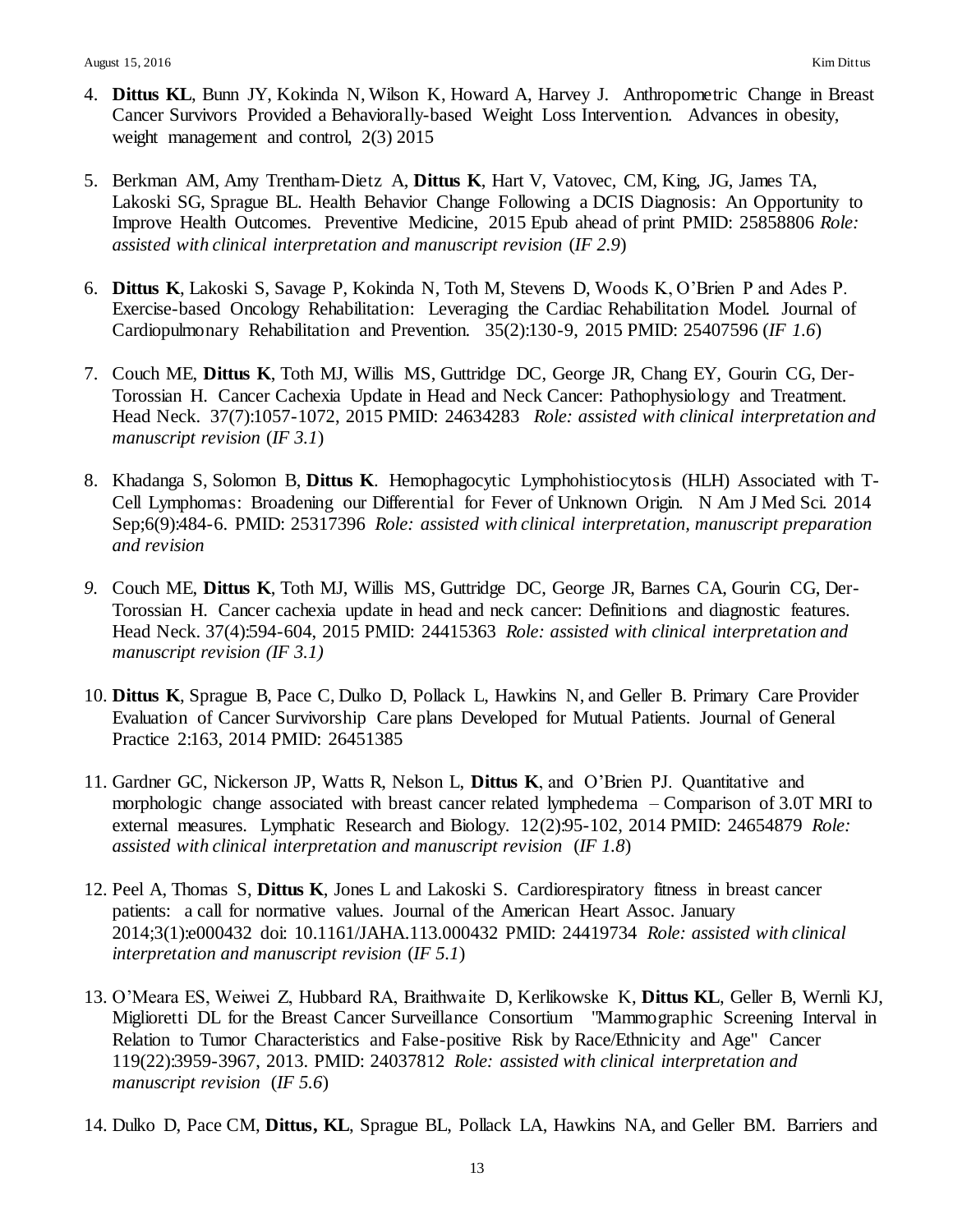Facilitators to Implementing Cancer Survivorship Care Plans. Oncology Nursing Forum. 40(6):575- 580, 2013 PMID: 24161636 *Role: assisted with research design, manuscript preparation and revision* (*IF 2.7*)

- 15. Lal I, **Dittus KL**, and Holmes C. Platelets, Coagulation and Fibrinolysis in Breast Cancer Progression. Breast Cancer Research 15(4):207, 2013. PMID: *23905544 Role: assisted with clinical interpretation and manuscript revision (IF 5.2*)
- 16. Dumas J, Makarewicz J, Schaubhut GJ, Devins, R, Albert K, **Dittus K,** and Newhouse PA. Chemotherapy altered brain functional connectivity in women with breast cancer: A pilot study. Brain Imaging and Behavior. 7(4):524-532, 2013. PMID: 23852814 *Role: assisted with study design, clinical interpretation and manuscript revision* (*IF 3.7*)
- 17. Der-Torossian H, Couch ME, **Dittus K,** Toth MJ. Skeletal muscle adaptations to cancer and its treatment: their fundamental basis and contribution to functional disability. Critical Reviews in Eukaryotic gene Expression. 23(4):283-297, 2013 PMID: 24266844 *Role: assisted with clinical interpretation and manuscript revision* (*IF 1.7*)
- 18. **Dittus K**, Geller B, Waver DL, Kerlikowske K, Zhy, Hubbard R, Baithwaite D, O'Meara ES, Miglioretti DL For the Breast Cancer Surveillance Consortium. Impact of Mammography Screening Intervals Based on Body Mass Index and Menopausal Status. Journal of General Internal Medicine. 28(11):1454-1462, 2013 PMID: 23760741(*IF 3.5*)
- 19. Sprague BL, **Dittus KL**, Pace CM, Dulko D, Pollack LA, Hawkins NA and Geller BM Patient satisfaction with breast and colorectal cancer survivorship care plans. Clinical Journal of Oncology Nursing. 17(3):266-272, 2013 PMID: 23722604 *Role: assisted with research design, manuscript preparation and revision* (*IF 0.8*)
- 20. Kerlikowske K, Zhu W, Hubbard R, Geller B, **Dittus K**, Braithwaite D, Wernli K, Miglioretti, D and O'Meara E. Outcomes of screening mammography by frequency, breast density and postmenopausal hormone therapy. JAMA Internal Medicine 173(9):807-16, 2013 PMID: 23552817 *Role: assisted with clinical interpretation and manuscript revision* (*IF 14.0*)
- 21. Toth MJ, Miller MS, Callahan DM, Sweeny AP, Nunez I, Grunberg SM, Der-Torossian H, Couch ME, and **Dittus KL**. Molecular Mechanisms Underlying Skeletal Muscle Weakness in Human Cancer: Reduced Myosin-Actin Cross-Bridge Formation and Kinetics. Journal of Applied Physiology 114(7):858-868, 2013 PMID: 23412895 (*IF 3.0*)
- 22. Braithwaite D, Zhu W, Hubbard R, O'Meara E, Miglioretti D, Geller B, **Dittus K**, Moore D, Wernli K, Mandelblatt J, and Kerlikowske K. Screening outcomes in older U.S. women undergoing multiple mammograms in community practice: does interval, age or comorbidity score affect tumor characteristics or false positive rates? Journal of the National Cancer Institute. 105(5):334-341, 2013 PMID: 23385442 *Role: assisted with clinical interpretation and manuscript revision* (*IF 11.4*)
- 23. O'Meara ES, Zhu W, Hubbard RA, Braithwaite D, Kerlikowske K, **Dittus KL**, Geller B, Wernli KJ, Miglioretti DL. Mammographic screening interval in relation to tumor characteristics and falsepositive risk by race/ethnicity and age. Cancer 119(22):3959-67, 2013 PMID: 24037812 *Role: assisted with clinical interpretation and manuscript revision* (*IF 5.6)*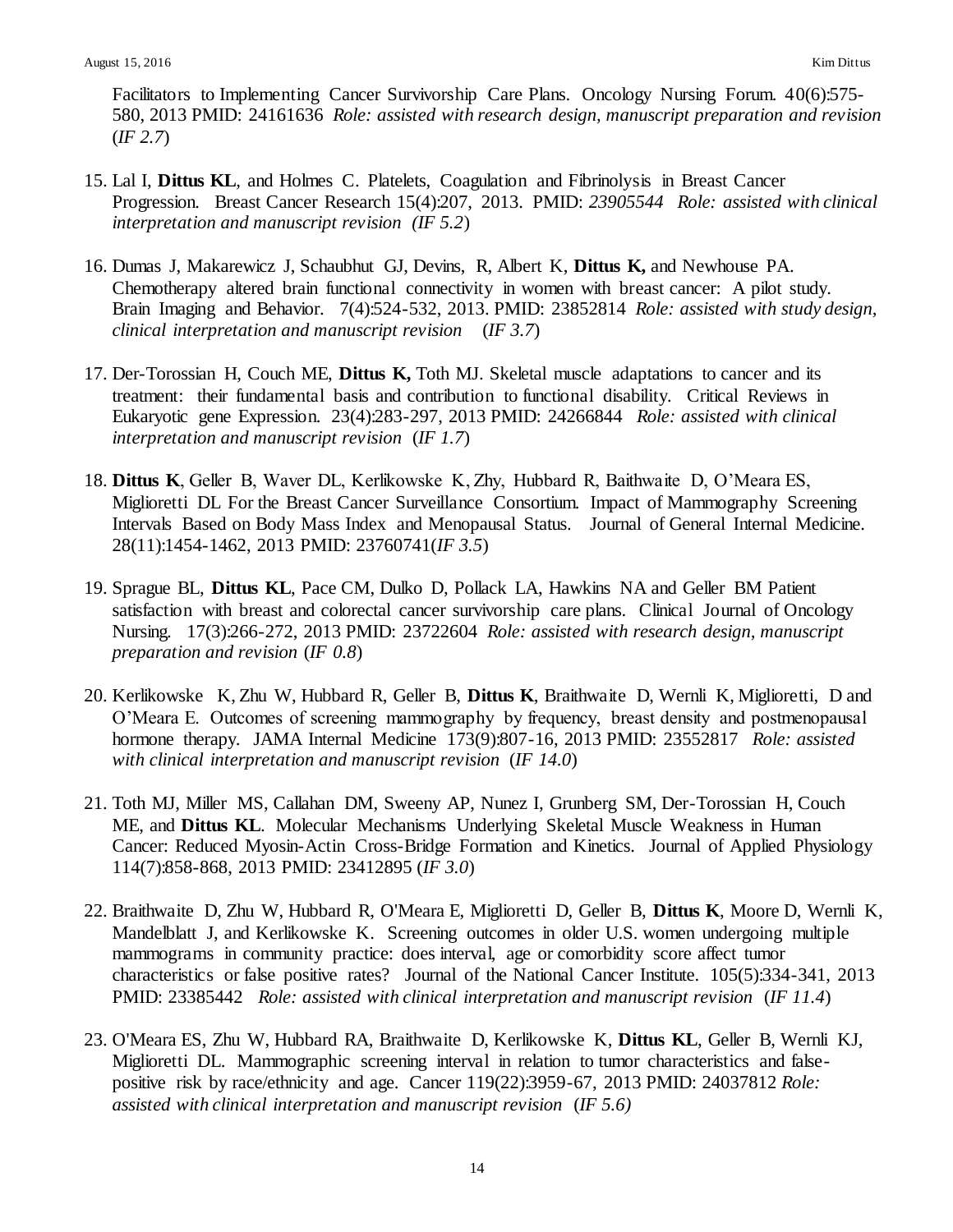- 24. **Dittus K**, Muss H. Management of the Frail Elderly with Breast Cancer. Oncology. 2007;21:1727- 1734 PMID: 18247018 (*IF 2.2*)
- 25. Kosseifi SG, **Dittus K**, Nassour DN, Shaikh MA, and Young MF. Actinomycosis esophagitis in a patient with persistent dysphagia. South Med Journal 98:662-664, 2005 PMID: 16004175 *Role: assisted with clinical interpretation, manuscript preparation and revision (IF 0.9)*
- 26. Iskander, S, Merrick D, **Dittus K**. Uncommon cause of a common disease. South Med Journal 96:828-831, 2003 PMID: 14515931 *Role: assisted with clinical interpretation, manuscript preparation and revision* (*IF 0.9*)
- 27. **Dittus K** and Hillers VN. Differences between consumers grouped by concerns about nutrition and pesticide use. Home Economics Research Journal 24(4):406-421,1996
- 28. **Dittus K**, Hillers VN and Beerman KA. Benefits and barriers to fruit and vegetable intake: relationship between attitudes and consumption. Journal of Nutrition Education 27:120-126,1995 (*IF 0.7*)
- 29. Beerman K and **Dittus K**. Validation of a dietary assessment instrument designed to measure dietary fat intake. Nutrition Research 15(7):969-976,1995 (*IF 2.5*)
- 30. **Dittus K**, Beerman K and Schneckenburger C. A comparison of three measurement classifications for assessing body weight. Topics in Clinical Practice: 10(4):58-66,1995 (*IF 0.1*)
- 31. **Dittus K**, Pond-Smith D and Wise KJ. Criteria to predict dietetic success: How to prepare undergraduate students for coordinated undergraduate programs. Journal of the American Dietetic Association 94(2):150, 1994 (*IF 3.9*)
- 32. Beerman K and **Dittus K.** Assessment of a dietary behavior questionnaire. Journal of Health Values 18(2):3-6, 1994
- 33. **Dittus K** and Beerman K. Testing the utility of a semi-quantitative 24-hour food frequency questionnaire for estimating fat intake of a free-living population. Nutrition Research 14(6):807-815, 1994 (*IF 2.5*)
- 34. **Dittus KL**, Hillers VN, and Beerman KA. Attitudes and behaviors about pesticide residues, susceptibility to cancer and consumption of fruits and vegetables. Nutrition Education 25:245-250,1993 (*IF 0.7*)
- 35. **Dittus KL** and Hillers VN. Importance of trust in understanding food safety concerns and behavior. Food Technology July:87-89,1993 (*IF 0.2*)
- 36. Beerman K and **Dittus K.** Sources of errors associated with self-reports of food intake. Nutrition Research 13:765-769,1993 (*IF 2.5*)
- 37. White J, Massey L, Kynast-Gales S, **Dittus K** and Campbell K. Blood and urinary magnesium and calcium kinetics after oral magnesium supplements. Clinical Therapeutics 14:678-687,1992 *Role: assisted with data collection, manuscript preparation and revision* (*IF 2.9*)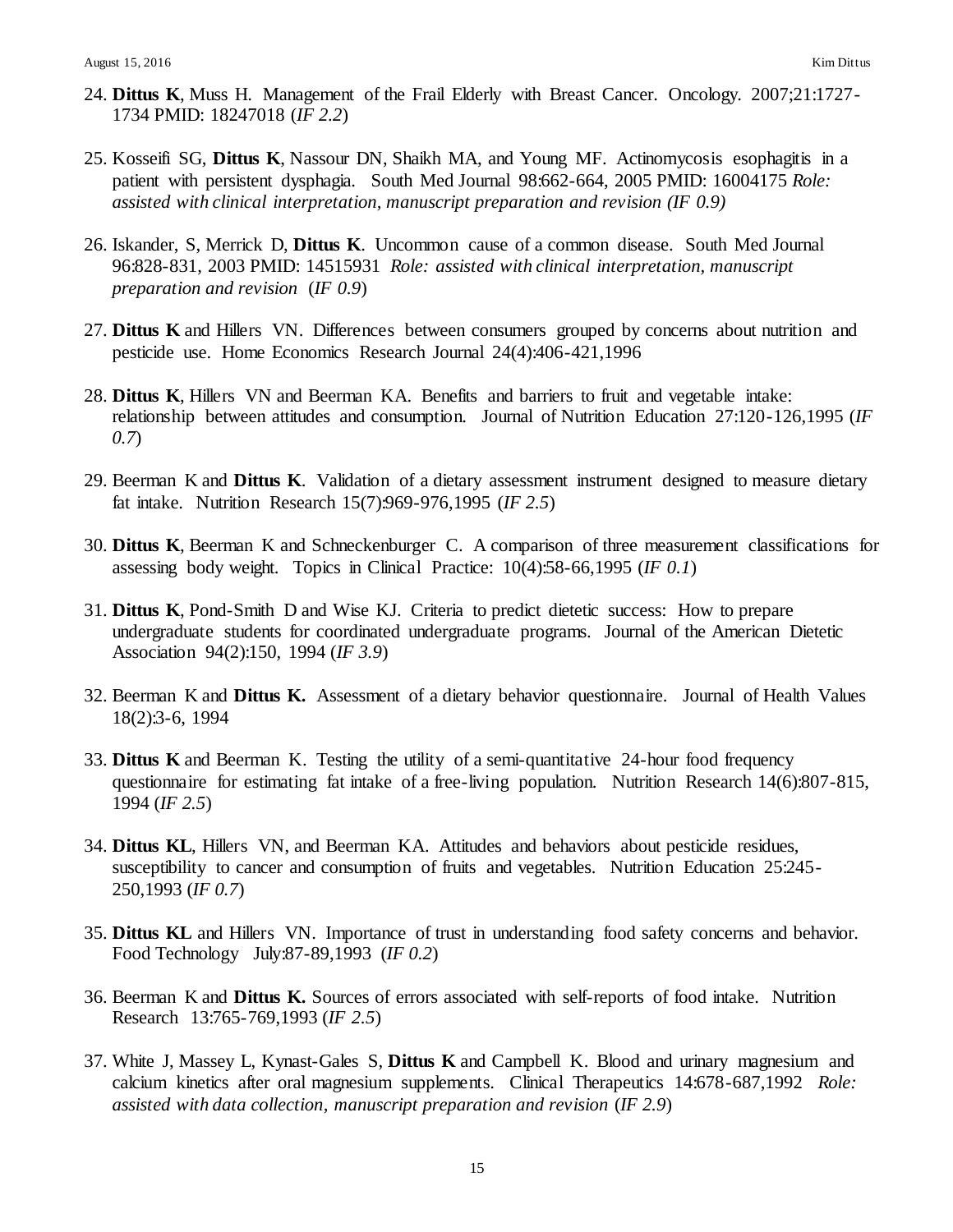38. **Dittus** (Cranwell) K, and Liebman M. Effect of soybean fiber and phytate on serum zinc response. Nutrition Research 9:127-132,1989 (*IF 2.5*)

## **SUBMITTED**

Verschraegen CF, Rehman H, Pulluri B, DeKay J, Barry M, Folefac E, **Dittus K**, Holmes C, Sprague J, Ades S, Gibson PC. When Clinical Trial Participation Is not an Option in the Era of Personalized Medicine - Studies of one patient each. Submitted to Oncology Sept 2016

**Dittus KL**, Harvey JR, Bunn JY, Kokinda ND, Wilson KM, Priest, J, Pratley RE. Impact of a Behaviorally-based Weight Loss Intervention on Parameters of Insulin Resistance in Breast Cancer Survivors**.** Submitted to BMC Cancer July 2016

Gell N, Grover KW, Humble M, Sexton, M, **Dittus K**. Efficacy, Feasibility, and Acceptability of a Novel Technology-Based Intervention to Support Physical Activity in Cancer Survivors. Submitted to Supportive Care in Cancer July 2016

# **SUMMARY OF RESEARCH ACTIVITIES**

My research focuses on lifestyle interventions and assessing the impact of cancer therapy on function and has received intramural and extramural grants support (two studies have been completed, and a third is currently recruiting). The first study tested the efficacy ( weight loss, and biomarker change) of a state-ofthe-art weight loss intervention in breast cancer survivors; one article is published, one is under peerreview. The current study assesses predictors of weight loss and exercise including unique cognitive and psychologic measures and novel fMRI imaging and is funded through a UVM COBRE grant.

Our oncology rehabilitation program serves as a research platform. We collect baseline and postintervention physiologic and survey data ( $n = -700$ ). We published the first paper describing cardiac rehabilitation as a model for providing exercise based oncology rehabilitation and were invited to present our model at the American Association of Cardiovascular and Pulmonary Rehabilitation. Two American Cancer Society Grants have been submitted using pilot data-- one proposing an exercise intervention for elderly cancer survivors the other a tailored rehabilitative intervention for individuals with advanced cancer. Both received excellent scores and the ACS has encouraged us to resubmit. The Onc-Rehab research platform fosters collaboration across campus. Current collaborations include:

- With Drs. Suratt, Kaminsky and Rubin on a study assessing the impact of chemotherapy on fitness, strength and pulmonary function.
- With Dr Michael Toth on two NIH-funded studies focusing on muscle function.
- With Nancy Gell a study promoting continued physical activity after a supervised intervention using technology and health coaching.

## **ABSTRACTS:**

- 1. Hibba tul Rehman H, **Dittus K**, Holmes CE, Watts J, Makarewicz J, Dumas J. "Differences in cerebral blood flow in early stage breast cancer survivors in comparison to healthy women." ASCO Annnual Meeting, poster presentation, Chicago 6/2016
- 2. **Dittus K**, Kokinda N, O'Brien P, Ades P. Fitness, Strength and Function of Elderly Cancer Survivors Participating in Oncology Rehabilitation. VCBH Conference, Burlington VT, Oct 1, 2015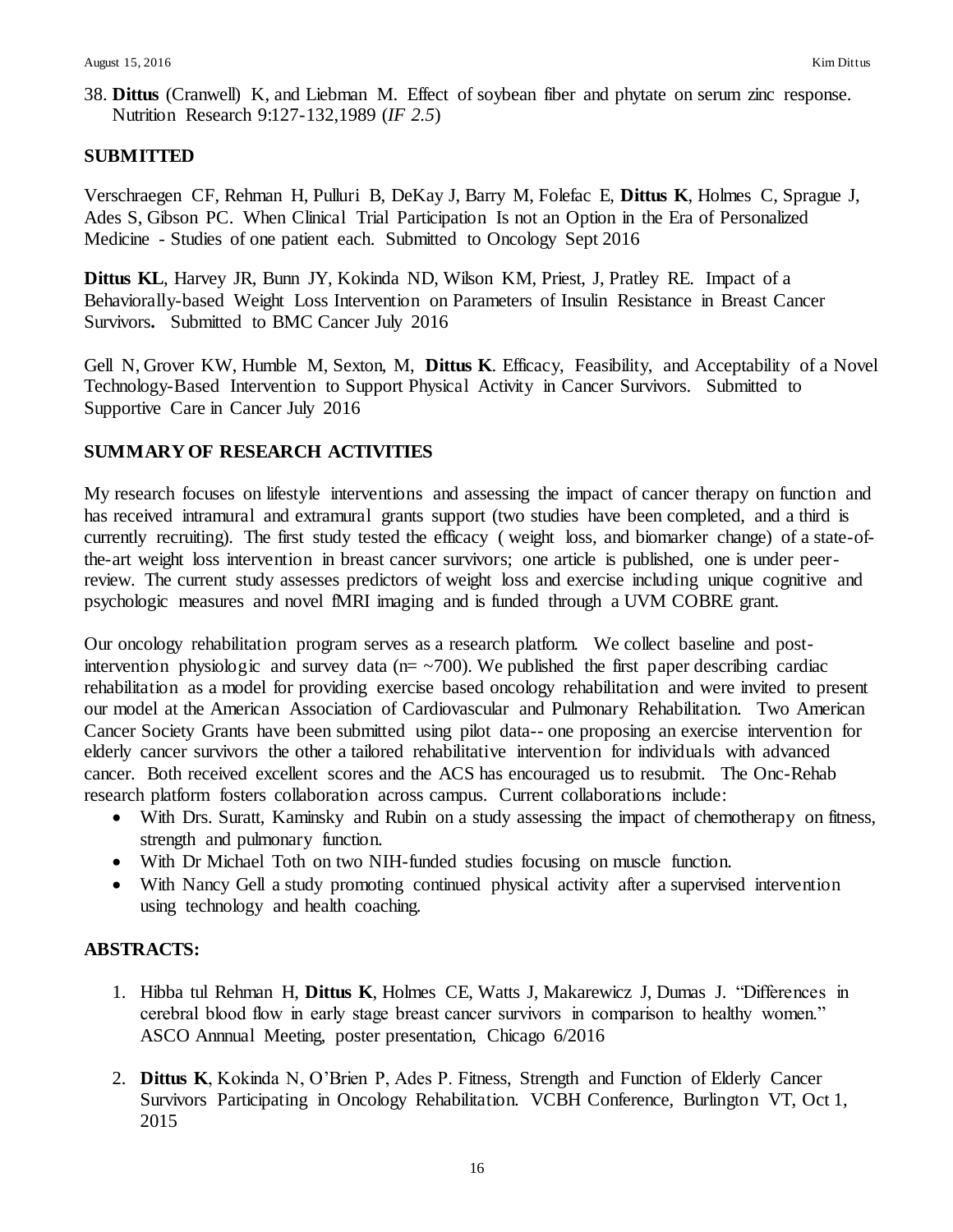- 3. Monterroso J, Crocker A, Kokinda N, O'Brien P, **Dittus K**, Effects of Strength Training Intervention in Breast Cancer Survivors American Society of Clinical Oncology, Annual Meeting, May 29-June 2, 2015
- 4. Gentchos G, Bralan C, Toth M, Der-Torossian H, Couch M, **Dittus K**. Evaluation of Cardiac Function in Cancer Patients by Wall Motion Kinetics using Cine Cardiac MRI: A Feasibility Study Accepted to ISMRM (International Society of Magnetic Resonance in Medicine
- 5. Dumas J, Makarewicz J, Scaubhut G, Newhouse P, **Dittus K**. Effects of Cancer Treatment on Brain Functioning and Subjective Reports of Cognition. Accepted to 2014 International Cognition and Cancer Task Force Conference—February 10, 2014
- 6. **Dittus K**, Kokinda ND, Savage PD, O'Brien P, Stevens D, Woods K, Lakoski S, Ades P. Cardiac Rehabilitation as a Platform to Provide Oncology Rehabilitation. Accepted to the American Heart Association Annual Meetings November, 2013
- 7. **Dittus K**, Lakoski S, Savage P. Integrating Cardiac Rehab Strategies into the Oncology Setting: A Novel Framwork for Disease Prevention in Cancer Survivors. Accepted to American Association of Cardiovascular and Pulmonary Rehabilitation. October 3, 2013
- 8. **Dittus K**, Bunn J, Paul Z, Harvey-Berino J. Anthropometric Change Among Breast Cancer Survivors Provided a Behaviorally Based Weight Loss Intervention. Survivorship 9591, J Clin Oncol 31, 2013 (suppl: abstr 9591)
- 9. Burdette-Radoux S, Holmes CE, Khan FB, **Dittus KL**, Wilson KM, Wood ME. Low-Dose Metronomic Cyclophosphamide/Methotrexate (LDCM) and Aspirin for Patients who Fail to Achieve Pathologic Complete Response (pCR) after Neoadjuvant Treatment for Stage II-III Breast Cancer. J Clin Oncol 31, 2013 (suppl; abstr e 12000)
- 10. Gardner G, **Dittus K**, Watts R, Nelson L, O'Brien P. Quantitative and Morphologic Change Associated with Breast Cancer Related Lymphedema-Comparison of 3T MRI to External Measures. Poster session of the Vermont Cancer Center Clinical Translational Research Symposium: Exercise Nutritional, and Cancer, November 2012, Burlington VT
- 11. Mayer DK, **Dittus K**, Dulko D, Pace CM, Sprague B, Gerstel A, Davies JM, Geller B, Hawkins N. Primary Care Providers Evaluation of Survivorship Care Plans. Submitted to ASCO Quality Care Symposium San Diego, CA November, 2012
- 12. Toth MJ, Miller MS, Callahan DM, Sweeny AP, Ward K, Braddock J, Couch ME, Der-Torossian H, Grunberg S, **Dittus K**. Molecular Mechanisms Underlying Reduced Kneee Extensor Function and Walking Endurance in Cancer Patients; Diminished Myosin-Actin Cross-Bridge Kinetics. Submitted to Cancer Cachexa: Molecular Mechanisms and Therapeutic Approaches. Boston, September 21, 2012
- 13. Pace CM, Geller B, Sprague B, **Dittus K**, Dulko D. Barriers and Facilitators to Implementing Cancer Survivorship Care Plans Presented at 2012 Biennial Cancer Survivorship Research Conference, Washington DC June 14, 2012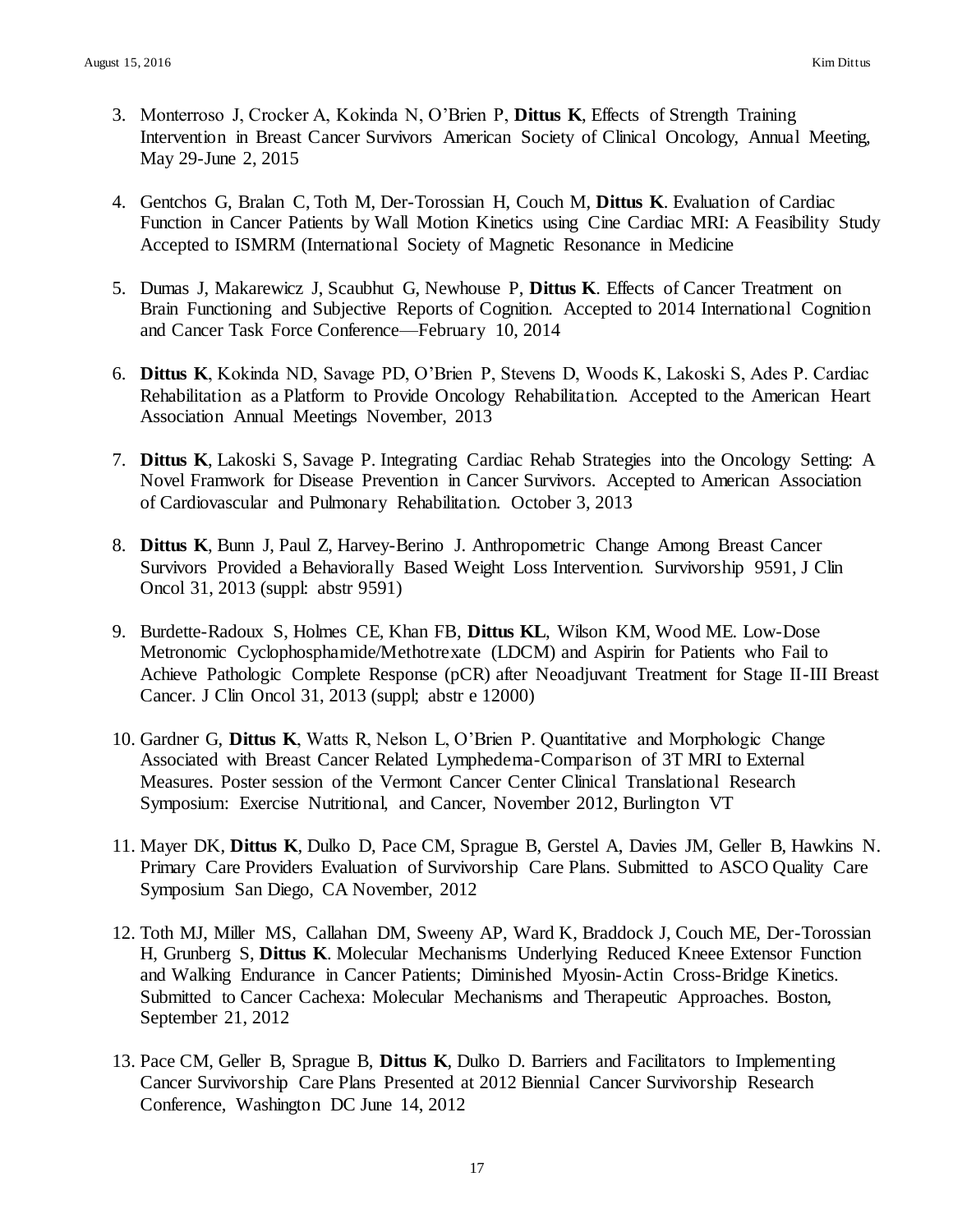- 14. Theiler SK, Khan F, Thompson C, Sprague B, **Dittus K**, Sussman B, Wood M. Correlation of Serum Vitamin D Levels and Changes in Breast Density. American Association for Cancer Research, Chicago, IL June 2012
- 15. **Dittus K**, Sprague B, Pace C, Dulko D, Geller B. Primary Care Provider Evaluation of Cancer Survivorship Care Plans, Annual Meeting of the American Society of Preventive Oncology, March 3-5, 2012
- 16. Sprague BL, **Dittus KL**, Pace CM, Dulko D, Geller BM. Patient Satisfaction with Breast and Colorectal Cancer Survivorship Care Plans. Annual Meeting of the American Society of Preventive Oncology, March 3-5, 2012 Washington, DC
- 17. Albert K, Dumas J, Kelly B, **Dittus K**, Newhouse P. Breast Cancer Chemotherapy Alters Brain Activity During Working Memory. Society of Neuroscience Annual Conference, November 13- 17, 2010
- 18. Khan F, Kingsley F, **Dittus K**, Sussman B, Wood M. Breast Density and Calculated Breast Cancer Risk. J Clin Oncol 28 (15s (Meeting Abstracts)): Abstract #1556. Presented at 2010 ASCO Annual Meeting, Chicago
- 19. **Dittus K**, O'Brien P. Primary Care Provider Attitudes Regarding Screening and Treatment of Late and Long Term Effects of Cancer Therapy. Presented at American Society of Preventive Oncology, March 21, 2010
- 20. **Dittus KD**, Burdette-Radoux S. Preoperative Chemotherapy Prior to Resection of Pulmonary Metastasis from Soft Tissue Sarcoma. Abstract accepted to Northern New England Clinical Oncology Society. October 12, 2007

## **INVITED PRESENTATIONS**

#### **NATIONAL**

|      | 2017 New York University Medical Center; Laura and Isaac Perlmutter Cancer Center –<br>Hematology/Medical Oncology Grand Rounds              | New York City, NY |
|------|----------------------------------------------------------------------------------------------------------------------------------------------|-------------------|
|      | 2016 Unviersity of New Mexico Cancer Center Grand Rounds,                                                                                    | Albuquerque, NM   |
|      | 2016 Vermont Center on Behavior and Health $4th$ Annual Conference: Behavior Change, Health &<br>Health Disparities, October 5.6, 2016       |                   |
| 2015 | Washington Hospital Center Oncology Grand Rounds<br>"Exercise and Rehabiliation for Cancer Survivors: Changing the Standard of Care"         | Washington, DC    |
| 2015 | Georgetown University Hematology Oncology Fellows<br>Conference Creating an Academic Career When Your Research Interests Don't Fit the Mold" | Washington, DC    |
| 2013 | American Academy of Cardiovascular and Pulmonary Rehabilitation<br>"Oncology Rehabiliation: Concept to Practice"                             | Nashville, TN     |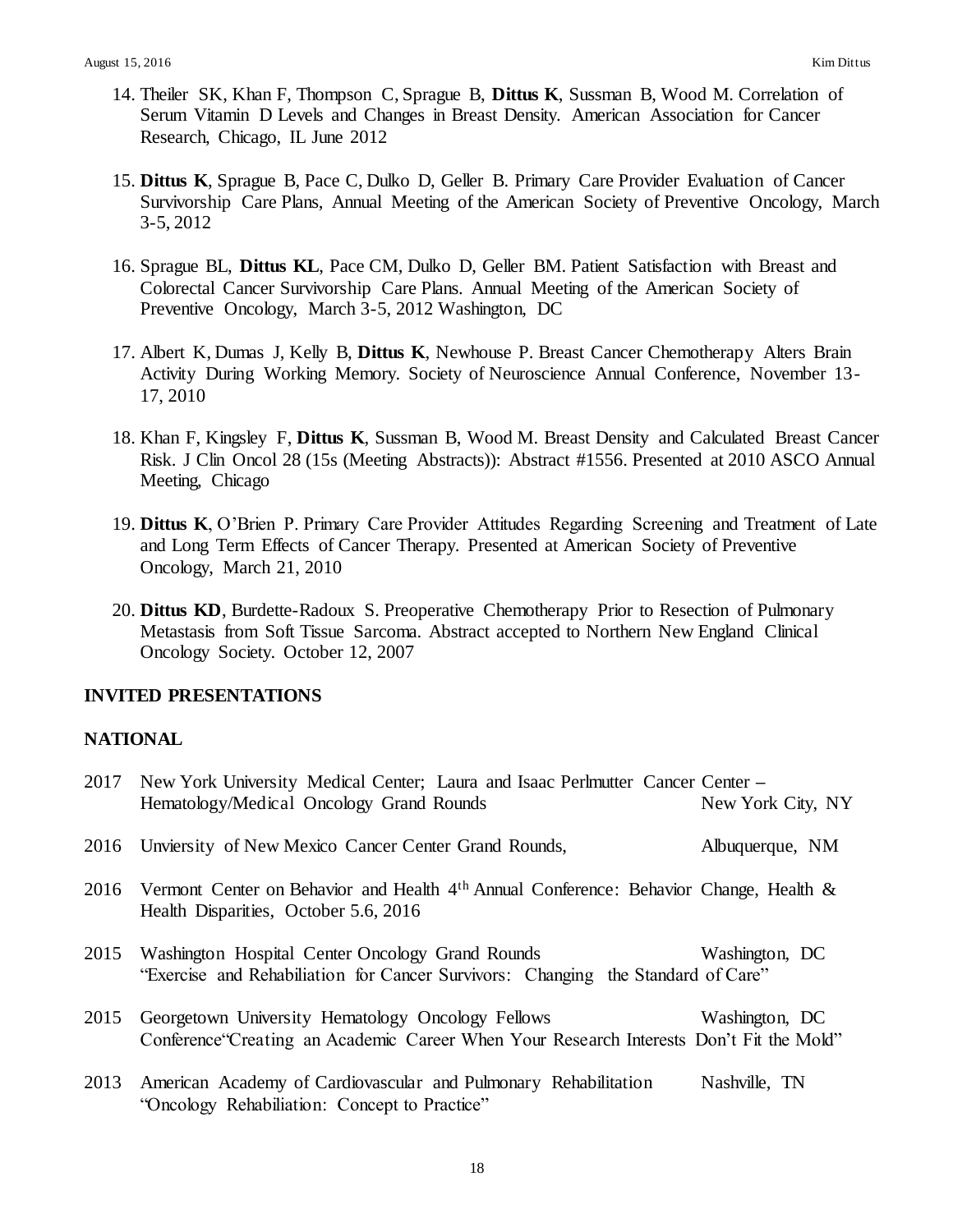#### August 15, 2016 Kim Dittus

|              | 2016 Northern New England Oncology Society Meeting<br>"Steps to Wellness: A Model for Providing Exercise Based Oncology Rehabilitation"                                               | Concord, NH    |  |
|--------------|---------------------------------------------------------------------------------------------------------------------------------------------------------------------------------------|----------------|--|
|              | 2015 UVMMC Primary Care Sports Medicine Conference<br>"Exercise for Cancer Survivors"                                                                                                 | Burlington, VT |  |
| 2015         | UVMMC Northeastern Genitourinary Oncology Symposium<br>"Rehabilitation of the Genitournary Cancer Patient"                                                                            | Burlington, VT |  |
|              | 2013 Northern New England Clinical Oncology Society<br>"Muscle Atrophy and Weakness in the Setting of Cancer and Cancer Therapy"                                                      | Burlington, VT |  |
| 2013         | Central Vermont Medical Center Grand Rounds<br>"Cancer and Cancer Treatment Related Cognitive Change"                                                                                 | Berlin, VT     |  |
|              | 2012 Vermont Cancer Center Clinical & Translational Research Symposium<br>"Oncology Rehabilitation as Standard of Care: Feasibility & Opportunities for Clincal Research"             | Burlington, VT |  |
| 2010         | Norris Cotton Cancer Center Grand Rounds<br>"Symptom Control & Disease Outcomes: Should Exercise be Standard of Care for Cancer<br>Survivors?                                         | Lebanon, NH    |  |
|              | 2010 Northeast Hematology/Oncology Fellows Conference<br>"Exercise: The Other Adjuvant Therapy"                                                                                       | Stowe, VT      |  |
| <b>LOCAL</b> |                                                                                                                                                                                       |                |  |
|              | 2015 UVMMC Palliative Care Rounds<br>"Rehabilitation Options for Oncology Patients Receiving Palliative Care"                                                                         | Burlington VT  |  |
| 2015         | <b>UVMMC</b> Internal Medicine Grand Rounds                                                                                                                                           | Burlington, VT |  |
| 2014         | "Steps to Wellness: A Model for Providing Oncology Rehabilitation"<br>UVMMC Clinical and Translational Science Conference<br>"Oncology Rehabilitation: Changing the Standard of Care" | Burlington, VT |  |
| 2014         | <b>UVMMC</b> Vermont Cancer Center Grand Rounds<br>"Oncology Rehabilitation: Changing the Standard of Care"                                                                           | Burlington, VT |  |
| 2013         | Presentation to FAHC CEO Meeting<br>"Steps to Wellness at FAHC/UVM: A Model for Providing Oncology Rehabilitation"                                                                    | Burlington, VT |  |
| 2013         | FAHC Highlights of ASCO<br>"Breast Cancer Update"                                                                                                                                     | Burlington, VT |  |
| 2012         | FAHC Vermont Cancer Center Fall Clinical and Translational<br>Research Symposium                                                                                                      | Burlington, VT |  |